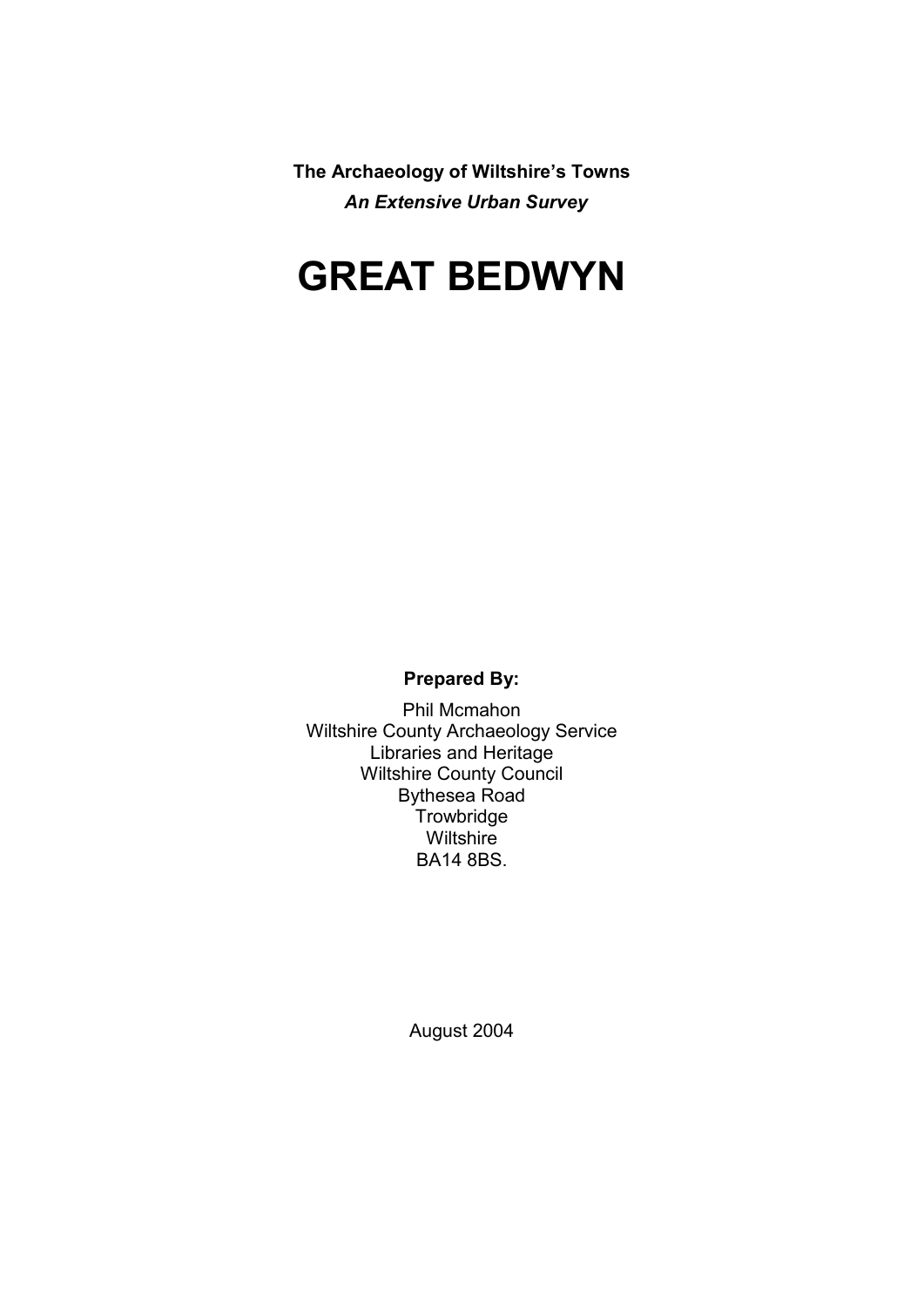## The Archaeology and History of Great Bedwyn

## **CONTENTS**

## **LIST OF FIGURES**

- Fig. 1. Extensive Urban Survey of Wiltshire Areas Covered
- Fig 2. Overview of Study Area
- Fig 3. Archaeological Investigations
- Fig 4. SMR Entries Prehistoric and Romano-British
- Fig 5. SMR Entries Medieval
- Fig 6. SMR Entries Post-medieval, Industrial and Recent
- Fig 7. Plan Form Saxon
- Fig 8. Plan Form Medieval
- Fig 9. Growth of the Town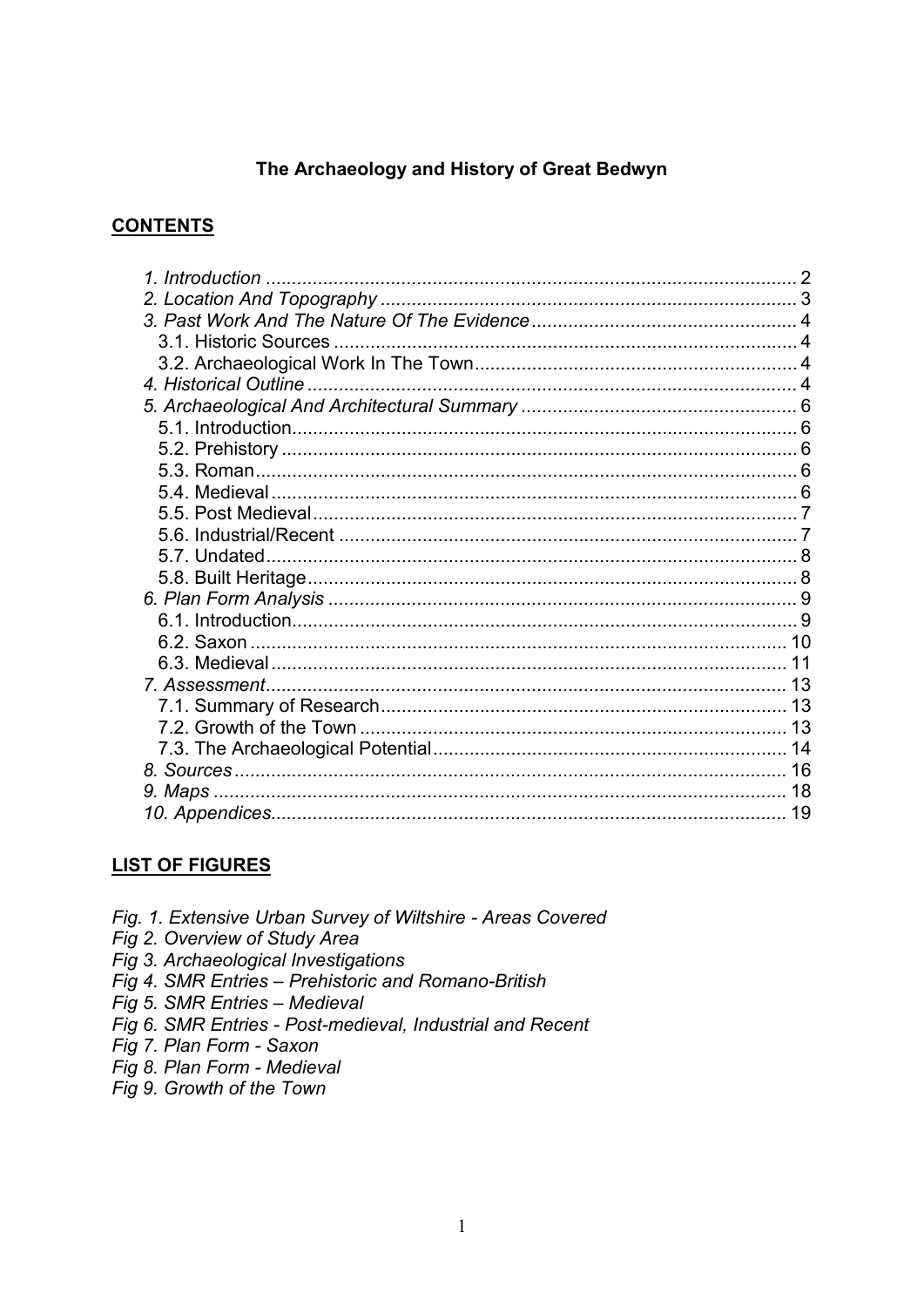## **1. INTRODUCTION**

- 1.1. Towns are an important component of the historic environment which have developed over many hundreds of years and are under constant development pressures. The archaeological resource within our historic towns is an invaluable and irreplaceable source of data about past societies and the evolution of our culture. Despite these factors the archaeology of many towns, especially the smaller market towns, is poorly understood.
- 1.2. In 1976 the D.O.E. sponsored a study of the archaeology of Wiltshire's historic towns, aiming to assess the relative importance of the towns at different points in time as a basis for future archaeological research. This resulted in the publication of *"Wiltshire Towns: the archaeological potential"* (Haslam 1976). Since then, the book has been one of the key references for archaeologists monitoring urban development and its impact in the county.
- 1.3. An increase in the amount of archaeological and historical data available and changes in legislation such as the introduction of Planning Policy Guidance note No.16, have meant that a reappraisal of the situation is now due. The Extensive Urban Survey of Wiltshire has been commissioned by English Heritage, as part of a National programme, to address the need for a new assessment of urban archaeology in the county. The current structure of the historic county of Wiltshire is two-tier, with the County Council working in conjunction with the four District Councils (Kennet, North Wiltshire, Salisbury and West Wiltshire) and the new unitary authority of Swindon – historically part of the county. The survey aims to map the development of all of Wiltshire's and Swindon's historic towns (Fig. 1) and to assess the extent of the surviving archaeology and built heritage. It is also proposed that the threat of development on the historic environment within the county's towns will be examined.
- 1.4. As far as is known the first towns in Wiltshire appeared during the Romano-British period but all the known examples are now greenfield sites, although some may have given rise to nearby settlements. Most modern towns in the county have their roots as Saxon villages or defended settlements such as Cricklade and Wilton. Many of the villages grew into small towns after the Norman invasion, often focussed around a castle or market and in the early thirteenth century 'planted boroughs', in which individual plots of land were sold by the major landowner.
- 1.5. The definition of a town for inclusion in the survey follows the criteria laid out in Heighway (1972), by which the settlement must possess certain characteristics such as defences, a mint, a market, a street plan, or a judicial centre, and demonstrate such urban attributes as high population, a diversified economic base or a central or key location. For the purposes of the survey, however, the towns should meet these criteria historically, even if they no longer do so. This allows, for example, the inclusion of the five Roman towns in the county, and settlements such as the village of Heytesbury, which was developed as a planned town in the  $13<sup>th</sup>$  century, but which did not succeed as an urban centre.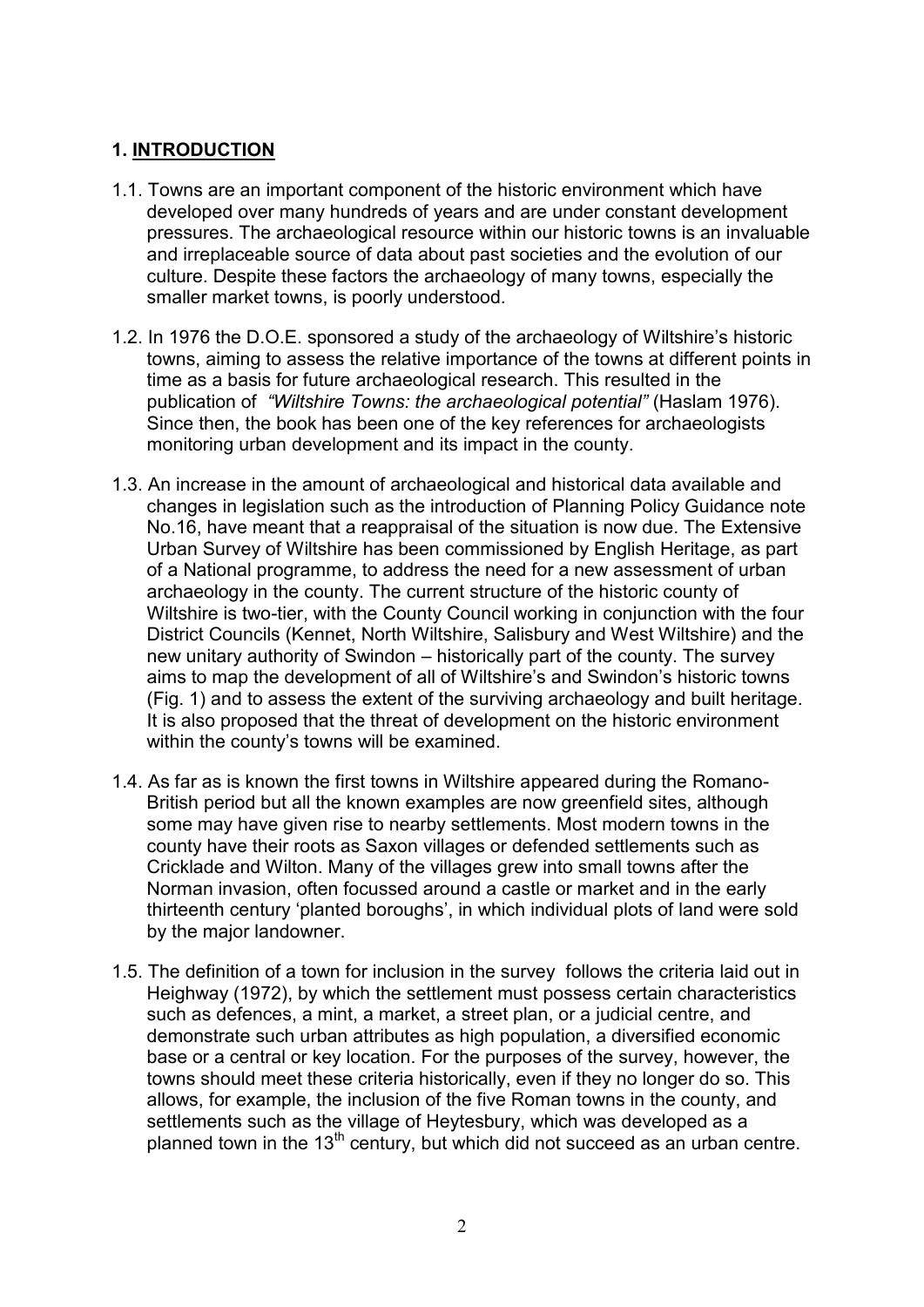The full list of 34 towns included in the survey and the criteria for inclusion are included as Appendix 1. Great Bedwyn satisfies four criteria: it has a documented Medieval market (*criteria* iii); it was the site of a Saxon mint (*criteria* iv); it has very early guild statutes (*criteria* v); there is some evidence for the presence of burgage plots (*criteria* ix).

- 1.6. The area of study in each town is defined by the size of the town as it stood in 1945, encompassing both the historic core of the town and the older industrial and suburban development. There is an emphasis on the earlier material, and the later Victorian and 20<sup>th</sup> century development are covered here only very briefly. Although more detailed than Haslam's report, in most cases each study remains no more than a brief summary of the data, and a guide to the location of more detail for other researchers. The extent of the study area for Great Bedwyn is depicted in Fig. 2.
- 1.7. The research into each town will be encapsulated into two reports: a summary and assessment of the data gathered and an outline strategy for future management of specified sections of the urban area. This first report is intended to provide a clear and up-to-date synthesis of the available archaeological and historical data for Great Bedwyn, with an assessment of the main areas of historic settlement in the town and of the potential and sensitivity of the archaeologically important areas. The assessment reports are compiled from four main data streams: geographical and geological sources for the location and topographical summary; secondary historical sources for the historical outline; recorded archaeological data for the sites and finds information; the archive of the Wiltshire Buildings Record (WBR) for architectural data. The architectural summary is not subject to the same level of research as the other three data streams, and the information presented in the reports is based upon evidence compiled from the existing WBR archive, updated in places by field visits to note non-listed buildings of historic interest, combined with the Department Of The Environment schedule of listed buildings.
- 1.8. This Assessment was prepared originally in 2001, with amendments from consultations added in 2003.

## **2. LOCATION AND TOPOGRAPHY**

- 2.1. Modern Great Bedwyn is a village situated near the eastern border of the county, within the District of Kennet, standing some 10km from Marlborough to the north-west and 7km south-west of Hungerford (Berkshire).
- 2.2. The village lies on the west side of a minor river valley cutting through Upper Chalk, and is built on a slight spur which dips sharply towards the valley bottom near the stream (Haslam 1976). High ground lies to the north-west and southeast, where the chalk is overlain by Eocene deposits – chiefly Reading Beds and London Clay (Ordnance Survey 1971). Great Bedwyn lies at a mean elevation of c.120m AOD (Ordnance Survey 1984).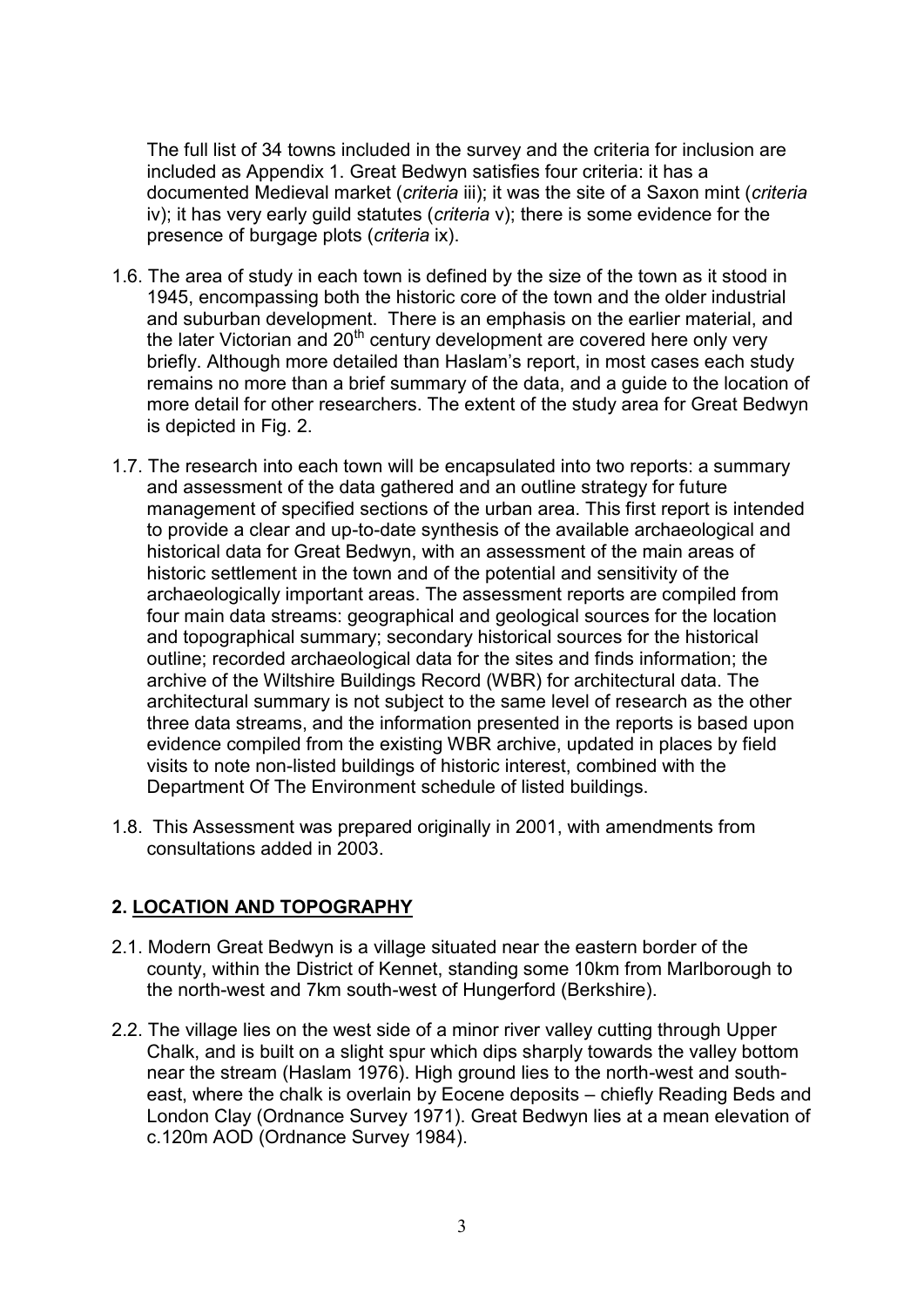## **3. PAST WORK AND THE NATURE OF THE EVIDENCE**

## *3.1. Historic Sources*

- 3.1.1. This is a desk-based study, using material available within the County Council Heritage Services facilities in Trowbridge: the Sites and Monuments Record (SMR); The Wiltshire Reference Library; the Wiltshire & Swindon Record Office; and the Wiltshire Buildings Record. Historical data are generally drawn from secondary sources, normally the Victoria County History and histories of the individual towns, based on recommendations or specific requirements. Data on archaeological investigations and their results are drawn directly from the original reports or publications wherever these are available, but for some poorly recorded finds we have had to rely on passing references or the existing entries in the county SMR.
- 3.1.2. The use of primary sources in the Record Office is restricted to maps and sometimes other pictorial material, which are consulted to accurately locate individual sites or buildings and to trace the growth of the settlement.

## *3.2. Archaeological Work In The Town (Fig.3)*

3.2.1. A search through the Heritage Services archives has determined that only two archaeological investigations have occurred within the Study Area. These are detailed below:

| Event | Year  | <b>Site Name/Location</b> | <b>Event Type</b> | <b>Excavator</b> | <b>Reference</b>       |
|-------|-------|---------------------------|-------------------|------------------|------------------------|
| 001   | 1948- | Tor Mead                  | Excavation        | O. Meyrick       | Marlborough            |
|       | 1952  |                           |                   |                  | College Natural        |
|       |       |                           |                   |                  | <b>History Society</b> |
|       |       |                           |                   |                  | 1956                   |
| 002   | 1974  | Farm Lane                 | Excavation        | J. Haslam        | Department of the      |
|       |       |                           |                   |                  | Environment 1974       |

**Table 1:** Archaeological Investigations in Great Bedwyn.

## **4. HISTORICAL OUTLINE**

- 4.1. This report is not intended to provide a major historical review of the history of Great Bedwyn and the material included here relates mainly to events which might have had some impact on the archaeology of the town, or its survival. The chief source of historical information for the town is Volume 16 of the Victoria County History (Currie (ed) 1999), upon which, unless otherwise stated, the majority of the Historical Outline is based.
- 4.2. The earliest reference to a settlement at Great Bedwyn is from 778, in a land grant from King Cynewulf of Wessex. At this time the place-name was 'Bedewinde' which Gover (1939) thought to be derived from the Old English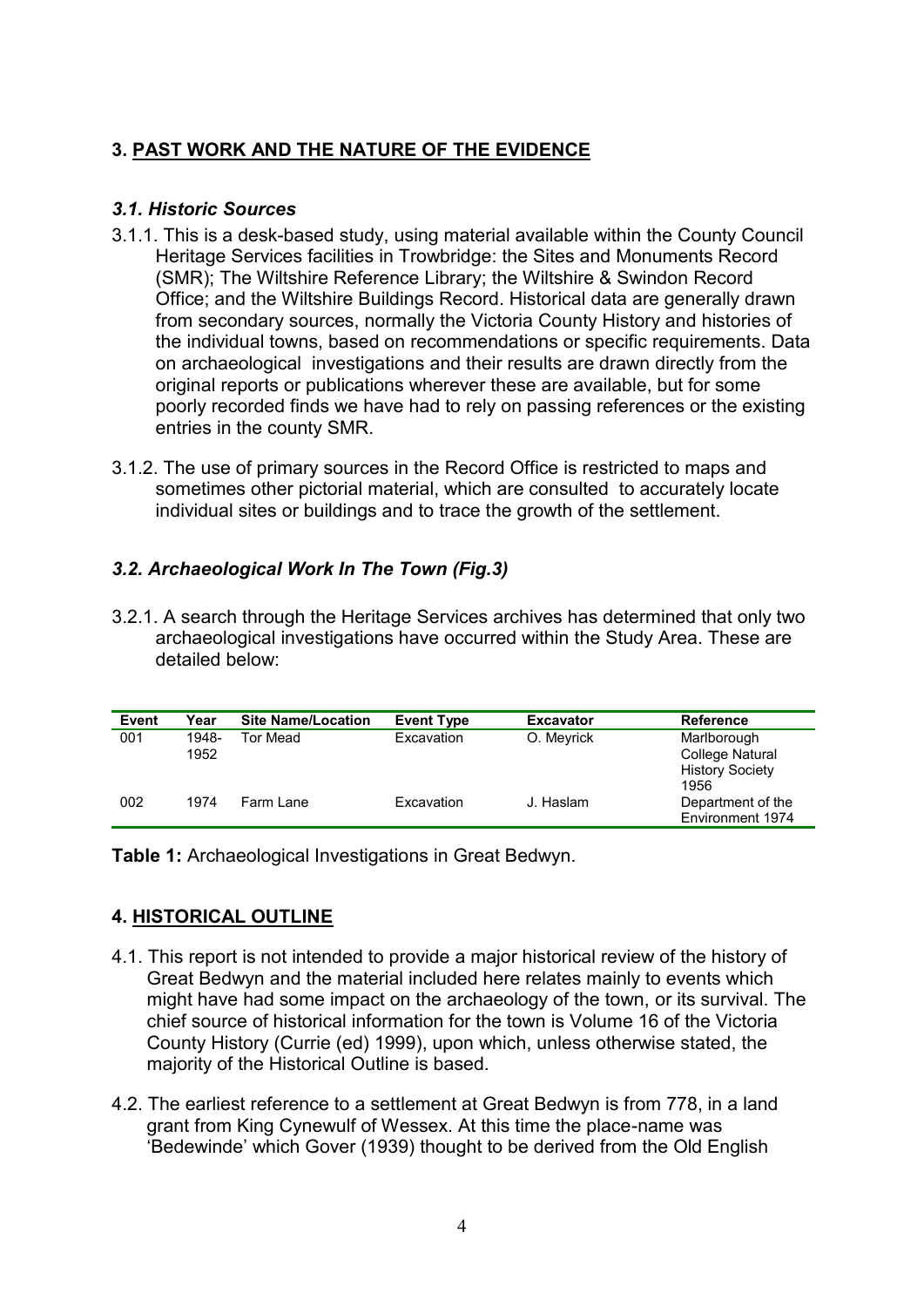word for bindweed or wild clematis, indicating this to be a place where the plant flourished, although Haslam (1976) has pointed out that Bedwyn is found as a stream name in Old English times, and may therefore be an earlier, British name.

- 4.3. Bedwyn is thereafter referred to in Saxon grants of 801, 873 and 899. The most significant reference, though, is that in a 10<sup>th</sup> century manuscript which records the earliest surviving mention of tithes and of guild statutes, and includes two manumissions of female slaves. The manuscript details the collection of tithes for 'God's servants at Bedwyn', indicating a probable minster church, and the guild statutes indicate a sizeable settlement, probably of town status (Eagles 1997), an indication strengthened by the presence of an official mint in the settlement from the reign of King Athelstan (924-39), who decreed that coins should only be struck in a 'port' (town) (Pugh 1955).
- 4.4. The Domesday listing for Great Bedwyn includes twenty-fives burgesses, a church and 8 mills, although these latter buildings may have been spread throughout the estate rather than in the core settlement itself (Currie 1999). The town at this time was subject to the 'farm of one night', whereby an obligation existed to accommodate and entertain the king and his retinue for one night a year – an obligation which could only be sustained by a sizeable settlement.
- 4.5. A market is first known in the town in the later  $13<sup>th</sup>$  century, and market grants survive from 1468 and 1641 (*ibid.*). However, Great Bedwyn evidently failed to grow in the period between 1086 and the Poll Tax of 1377, when it was recorded as the smallest urban fiscal unit in the county (Haslam 1976).
- 4.6. The town continued to decline in importance through the later Medieval and Post-medieval periods, probably stunted by its proximity to the much larger market centres at Marlborough and Hungerford. In 1545 Leland described Bedwyn as 'a poor thing to sight' and in 1754 a traveller described it as a 'poor town of farmers, maltsters and publicans'.
- 4.7. Although Great Bedwyn was a centre for cloth production in the Middle Ages, there is no later evidence for anything but the usual rural trades to be in existence. A small-scale malting industry serviced the many inns of the  $17<sup>th</sup>$  and 18<sup>th</sup> centuries, and an industrial-scale maltings was built in 1868. Neither the arrival of the Kennet & Avon Canal in 1801, nor the railway in 1862, stimulated expansion. Modern Great Bedwyn is accurately described as a village rather than a town, which with the exception of a handful of  $20<sup>th</sup>$  century developments has escaped the suburban sprawl associated with many other historic Wiltshire towns.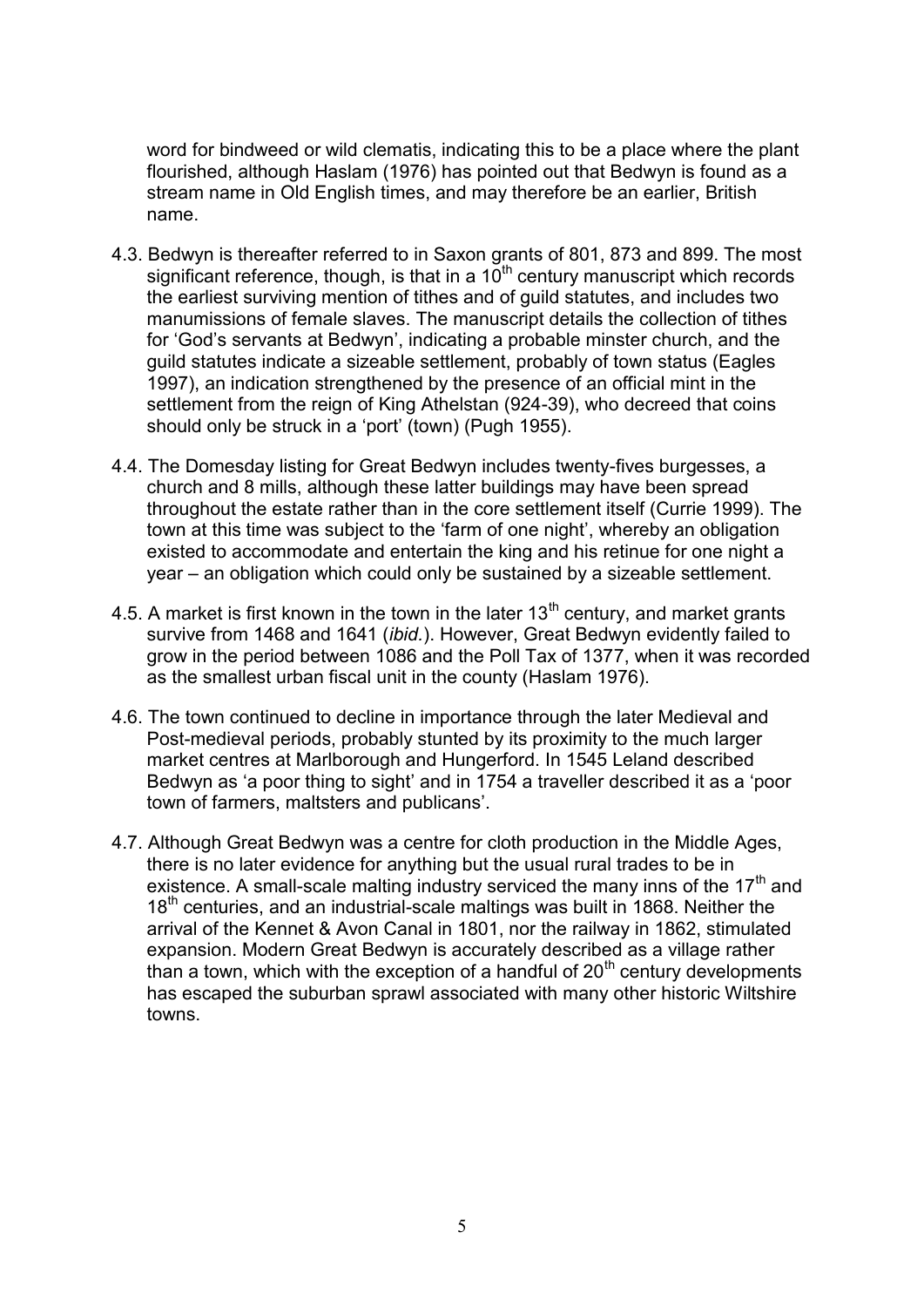## **5. ARCHAEOLOGICAL AND ARCHITECTURAL SUMMARY**

## *5.1. Introduction*

5.1.1. The following is a resume of the archaeological record of the town, drawn from the county SMR and the various excavation reports. Data on surviving buildings come from the Wiltshire Buildings Record unless otherwise stated. The bold print numbers in this section refer to entries in the Urban Survey database, and appear on the sites and findspots location maps in Figs. 4 - 6, which were created from the database and the SMR.

## *5.2. Prehistory (Fig. 4)*

- 5.2.1. A ring ditch (**GB011**, Meyrick 1957) was excavated in Tor Mead, and found to be of probable Bronze Age date, based upon the earliest finds from the ditch, which comprised pottery of that period and beads (**GB001**). Iron Age finds were also recovered (**GB002**), including bone tools and a perforated chalk plaque.
- 5.2.2. Excavations off Farm Lane (**GB003**, Department of the Environment 1975) may have encountered Iron Age deposits, but these were only reported in local newspaper articles, and are not mentioned in the published note for the site.

## *5.3. Roman (Fig. 4)*

5.3.1. The only Romano-British find from within the Study Area is a 1<sup>st</sup> or  $2^{nd}$  century dragonesque brooch (**GB003**) from the vicinity of the ring ditch at Tor Mead (see **GB011**). However, a substantial villa site has been identified and excavated c.1km to the south of the Study Area (SMR Ref. SU26SE304), although beyond the scope of this report.

## *5.4. Medieval (Fig. 5)*

- 5.4.1. The only archaeological excavation to take place within the village off Farm Lane – recorded a single small pit yielding 13th century pottery (**GB006**, Department of the Environment 1975), although this was located away from the nucleus of historic settlement. It is however the location of one of the mills, known as Cop Mill in 1590 (Bedwyn History Society 2003).
- 5.4.2. Six sites of archaeological interest have been identified through historical and documentary sources. St. Mary's Church (**GB005**, Pevsner 1975) contains architectural details dating from the  $12<sup>th</sup>$  century, although most of the structure is of later Medieval origin. A church is known in Great Bedwyn in 1066, although its site is uncertain. It is likely, however, that the  $12<sup>th</sup>$  century church was constructed upon the same site as its predecessor, which was acquired by Salisbury Cathedral in 1091 and probably rebuilt soon after. Within the churchyard stands the steps, base and shaft of a Medieval cross (**GB007**).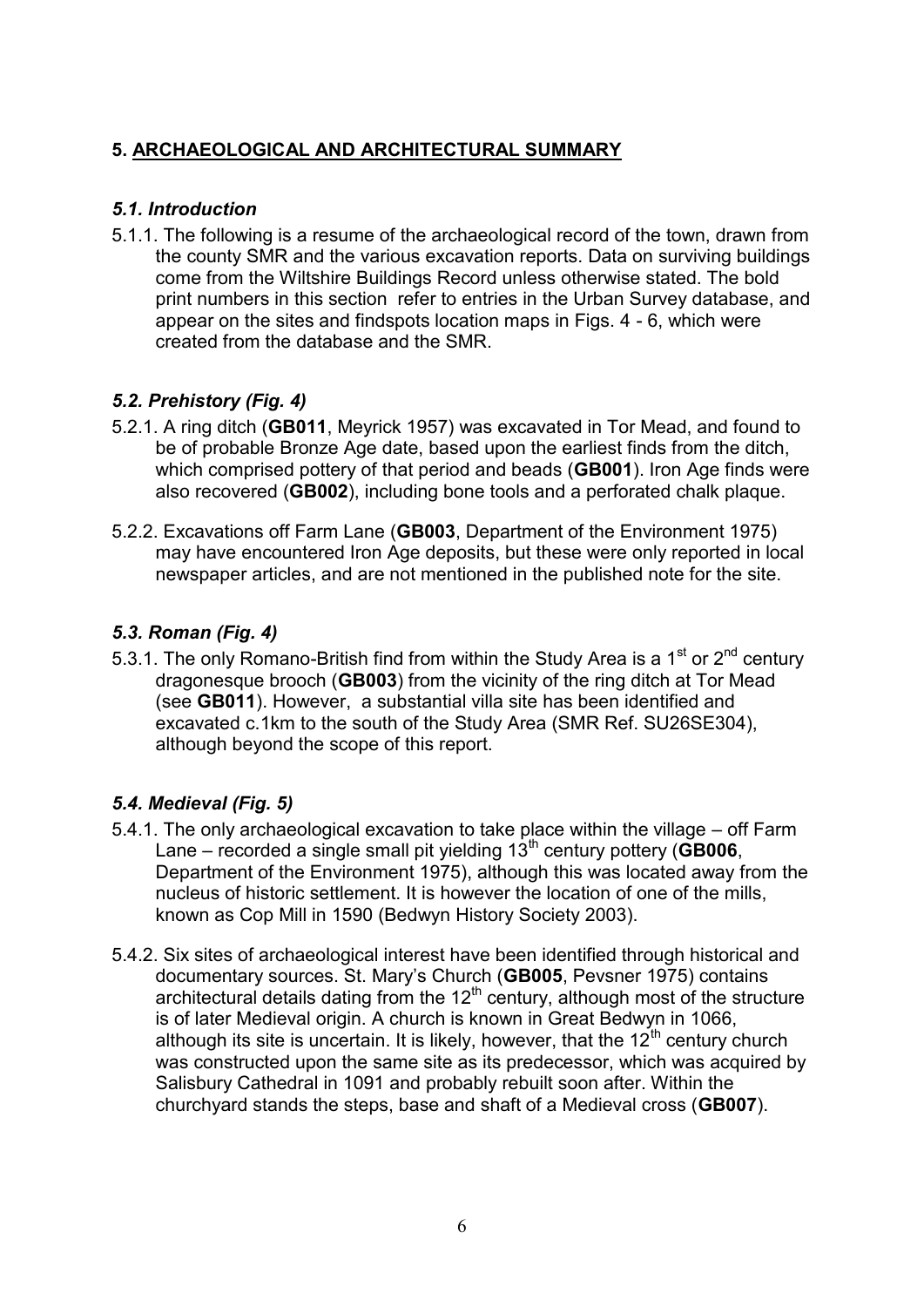- 5.4.3. Possession of the Medieval borough was divided into two manors. The Prebendal estate, established following the acquisition of the church by Salisbury in 1091, was based at a manor house immediately to the north-east of the church (**GB012**). Although the date of the first building is unknown, a manor house certainly stood in 1502-3 when there is a reference to repairs to its roof. The Prebendal manor was dissolved in 1547 and passed into secular hands, and the manor house is thought to have burned down in the  $17<sup>th</sup>$ century. Its replacement was demolished in the  $19<sup>th</sup>$  century when the present Manor Farm was built. The manor of West Bedwyn was granted away from the crown in 1130, and is thought to have been centred on a manor house in Farm Lane (**GB014**), where No. 12 incorporates early architectural features including an elaborate chimney which would have been part of a high status residence. Records survive of the manor's holders from c.1408, when the oratory within the manor house was licensed as a chapel.
- 5.4.4. Great Bedwyn's traditional market place (**GB013**) is the widened part of the High Street, originally known as Chipping or Cheap Street. The earliest market reference is from the late 13th century when the town was known as Chipping Bedwyn, although as an established township it is likely that Great Bedwyn had market functions from a much earlier date. Butcher's shambles are mentioned in the market in the mid  $15<sup>th</sup>$  century, and a market house existed from at least the early 17<sup>th</sup> century (see **GB015**).
- 5.4.5. Frogmore Farm in Frog Lane (**GB008**) is of Medieval origin, first associated with William Frogmore in 1249.

## *5.5. Post Medieval (Fig. 6)*

5.5.1. A market house existed in the High Street from at least the early  $17<sup>th</sup>$  century (**GB015**). It is described as a two-storey building open on the ground floor with a timber-framed first floor room supported on turned columns. The building was demolished in 1870.

## *5.6. Industrial/Recent (Fig. 6)*

- 5.6.1. The Kennet & Avon Canal (**GB016**) was opened from Hungerford to Great Bedwyn in 1799, from Great Bedwyn to Devizes in 1809, and completely in 1810. A wharf was built in the town, and four locks to the south-west of it. The railway (**GB017**) came to Great Bedwyn in 1862, as the Berks & Hants Extension of the GWR. Both these features survive today – the canal restored for pleasure use and the railway as part of the London to Exeter main line.
- 5.6.2. The only industrial site of note is the former maltings built in Farm Lane in 1868 (**GB018**). This was disused by 1945, but has recently been converted into flats.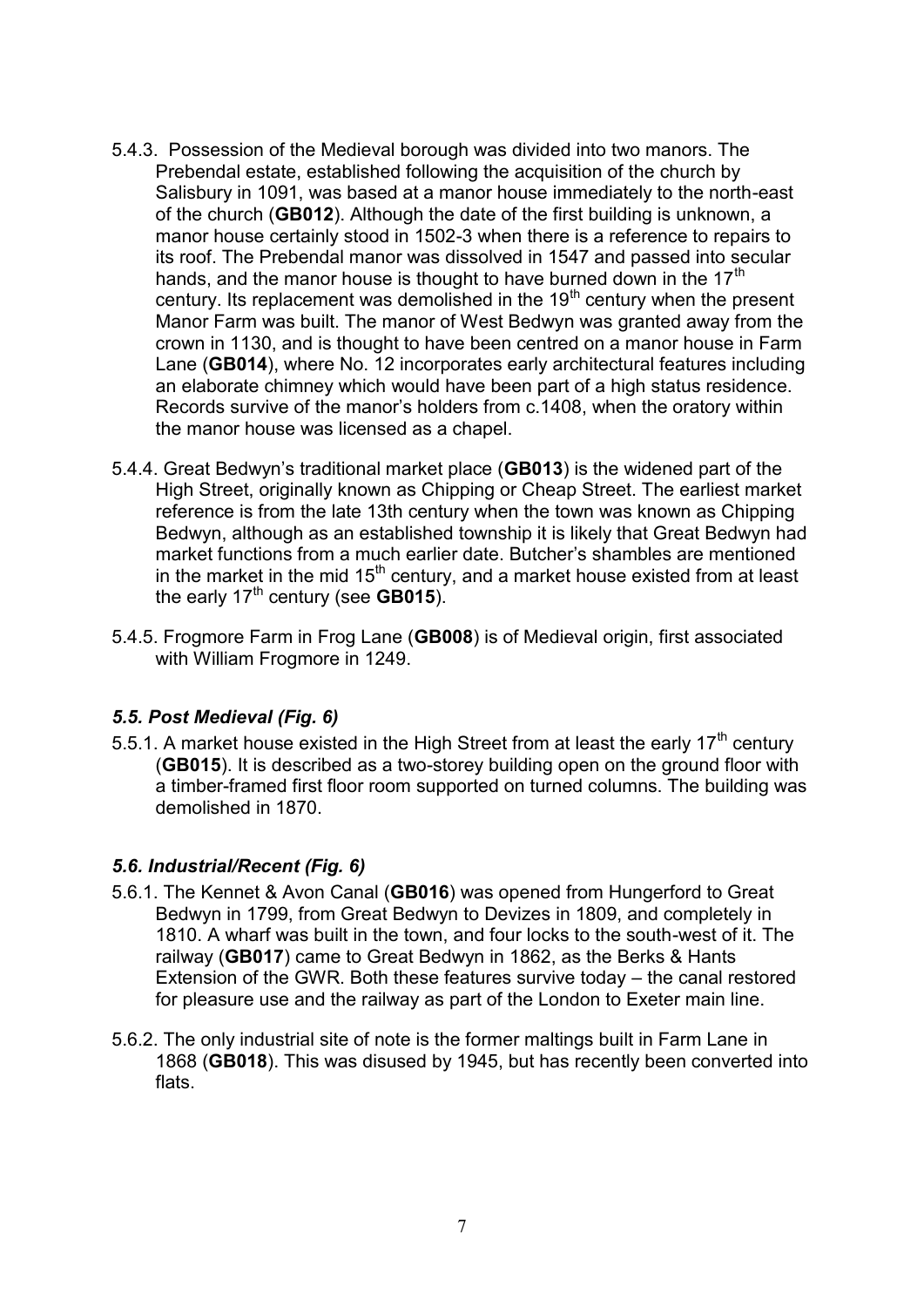## *5.7. Undated (Fig. 6)*

5.7.1. Two undated sites have been identified, the most significant of which is the Bedwyn Dyke (**GB010**), a linear earthwork running to the north of the borough, which is thought variously to be an Iron Age monument or a sub-Roman or early Saxon work and which is a suitable candidate for a research project. South of Church Lock (**GB009**) are a group of undated lynchets.

## *5.8. Built Heritage*

- 5.8.1. This section of the report is intended to provide an introduction to the surviving built heritage of Great Bedwyn, and is not designed to be a comprehensive account of the town's notable structures, but is a selection of the salient architectural features and buildings within the Study Area, including, if present, significant unlisted structures. This data has been compiled by Wiltshire Buildings Record.
- 5.8.2. Detailed lists of historic buildings and architectural detail are included as Appendices 3, 4 & 5. Although individual Grade II listed buildings may be (where relevant) discussed in this section, they are not included as a comprehensive list in the Appendices, due to the very large quantities of additional data this would involve. Researchers seeking information on Grade II structures are directed to the the lists produced by the Department of Culture, Media and Sport. It is possible that several buildings have been ommited from the official list in error (*pers comm*, Conservation Officer, Kennet District Council).
- 5.8.3. Great Bedwyn is now no more than a large village on the southern edge of Savernake Forest. It was a Saxon 'town' with its economy based on agriculture and later cloth making; prosperity allowing for extensive enrichment in the 13th century to the parish church, although the town itself was in decline. Early building survival from the 12th to 15th centuries is typically in stone for nondomestic structures. Early timber and brickwork is found appearing concurrently from the 16th century, with brick being the favoured material for prestigious and domestic building thereafter.

#### 5.8.2. Twelfth Century

5.8.2.1. The church of St Mary the Virgin, Church Street (grade I) is a flint and limestone building with origins in the late 12th century seen in the Transitional four-bay nave. Further work dates from the 13th and 14th centuries. The church was heavily restored in 1853-5

#### 5.8.3. Fourteenth Century

5.8.3.1. The churchyard Cross, Church Street (grade II\*) is a complete limestone structure minus the head, with an  $18<sup>th</sup>$  century sundial added.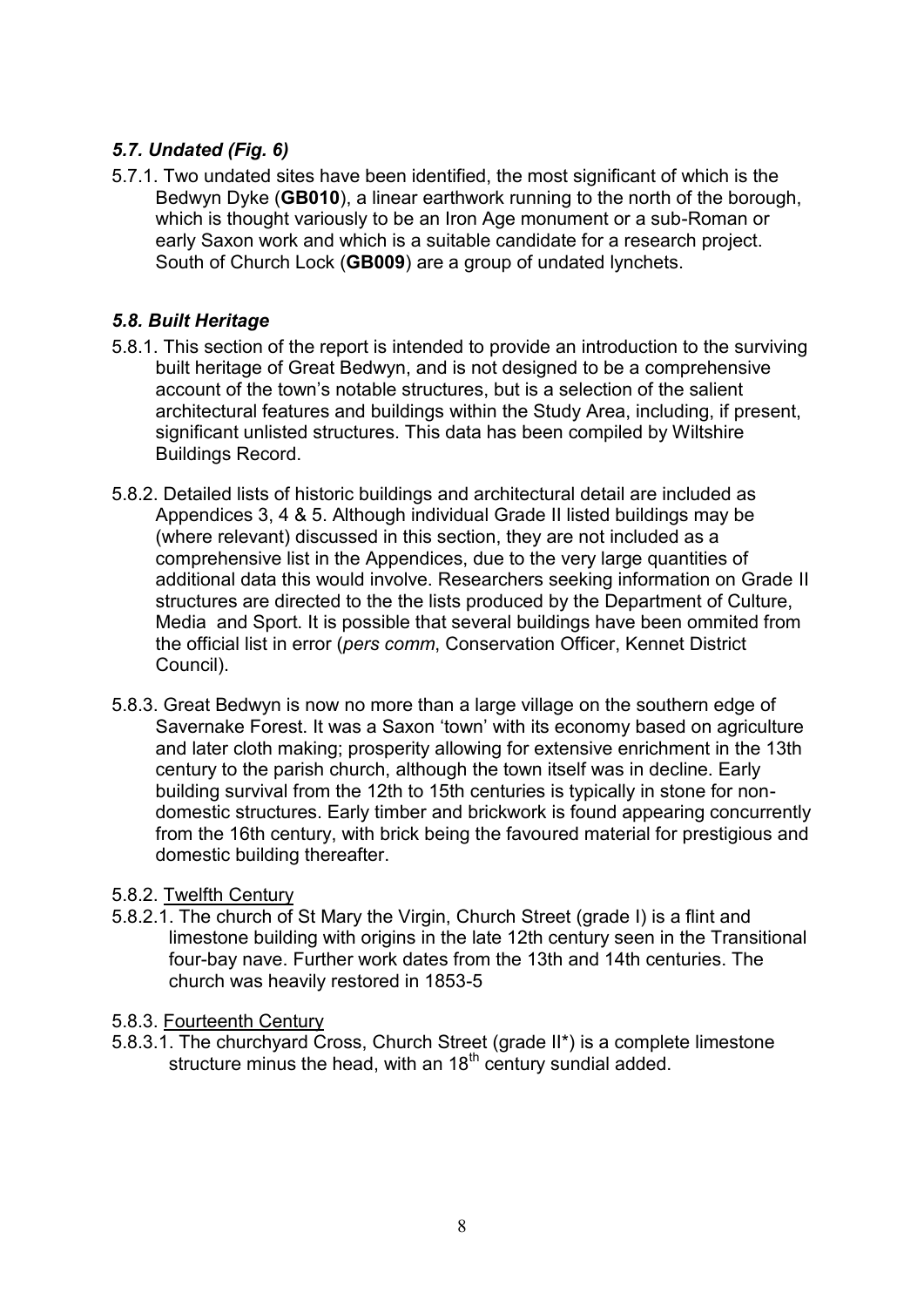- 5.8.4. Fifteenth Century
- 5.8.4.1. All that remains of an earlier build at Castle Cottage, 12 Farm Lane is a stone stack with a circular flue, which has a creasing for an earlier roof. The site may be that of the manor of West Bedwyn (Par. 5.4.3).
- 5.8.5. Sixteenth Century
- 5.8.5.1. Harding Farmhouse (grade II) dates from the late 16th/early 17<sup>th</sup> centuries and is an early vernacular example of English bond brickwork. The other two buildings dating from this century are both timber-framed.
- 5.8.6. Seventeenth Century
- 5.8.6.1. No. 6 Brook Street is a 17<sup>th</sup> or early 18<sup>th</sup> century brick building with decorative diaper work, which became more popular in the  $18<sup>th</sup>$  century. The roof is a queen-strut type with clasped purlins also seen in the five other buildings of this century.
- 5.8.6.2. WBR fieldwork has noted that the unlisted Cobblers Cottage, Farm Lane is a  $17<sup>th</sup>$  century timber framed building altered in the  $18<sup>th</sup>$  and  $19<sup>th</sup>$  centuries.
- 5.8.7. Eighteenth Century
- 5.8.7.1. Only nine buildings are listed from the  $18<sup>th</sup>$  century. The barn at Hardings farm (grade II) is timber-framed with a queen-post roof and clasped purlins typically seen in the east of the county. Many more buildings are in plain brick, such as 3 Back Lane (grade II), though some have a diaper pattern (4 Back Lane - grade II). No. 15 High Street (grade II) is in a blue header bond with red brick details including a dentilled eaves perhaps looking forward to the elaborate brickwork of the  $19<sup>th</sup>$  century.
- 5.8.7.2. Fieldwork in Great Bedwyn by WBR has found reused crucks and a preexisting cellar in 15 High Street, a grade II building dating from the 18<sup>th</sup> century.
- 5.8.8. Nineteenth Century
- 5.8.8.1. Standing out from the almost universal brick building in the town from this century is the School (grade II), Church Street, which is in limestone ashlar.
- 5.8.8.2. Cob buildings are unusual in north-east Wiltshire. The Stable and Cart House to 6 Brook Street is a rare example of 35cm thick cob on brick and flint sills of probably mid  $19<sup>th</sup>$  century date.

## **6. PLAN FORM ANALYSIS**

## *6.1. Introduction*

6.1.1. The town has been divided into components, each representing blocks of activity, and sub-divided by period. Great Bedwyn in common with all existing Wiltshire towns, has no foundation in the prehistoric or Romano-British periods,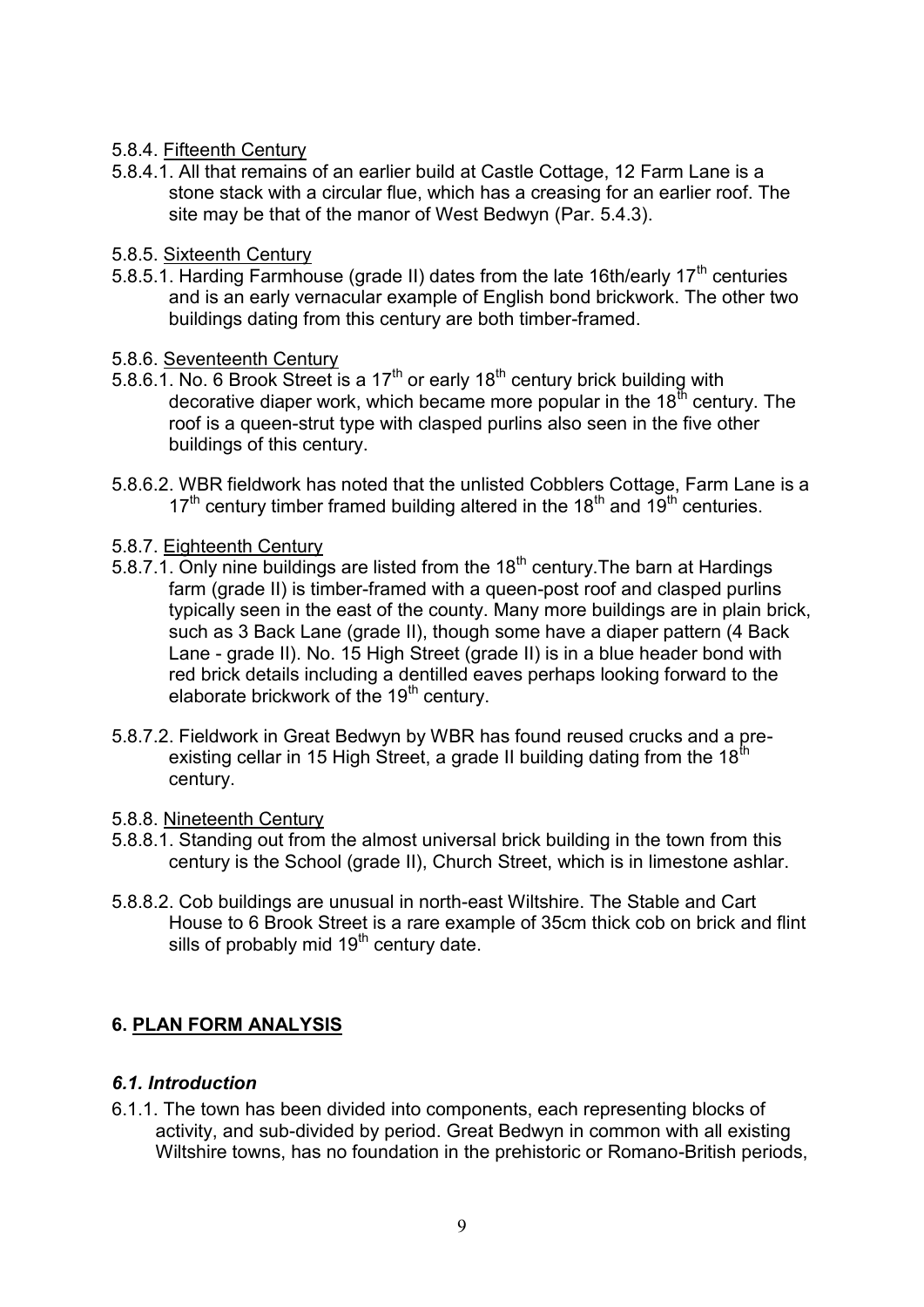although archaeological remains belonging to both periods are present within and nearby to the study area. Historical and documentary archives have clearly identified the presence of a settlement from at least the  $8<sup>th</sup>$  century, although the sparse archaeological evidence and lack of detailed historical records for the Saxon period has meant that a conjectural reconstruction has been necessary. Otherwise, the town has been divided into different plan components (settlement areas, church, market place, etc.) for each relevant period, and these are illustrated in the stated figures.

| <b>COMPONENT</b>  | <b>PERIOD OF ORIGIN</b> | <b>COMPONENT TYPE</b>   | <b>FIGURE No.</b> |
|-------------------|-------------------------|-------------------------|-------------------|
| COM <sub>1</sub>  | Saxon                   | Possible Minster Church |                   |
| COM <sub>2</sub>  | Saxon                   | Possible Manor          |                   |
| COM <sub>3</sub>  | Saxon                   | Settlement Area         |                   |
| COM <sub>4</sub>  | Saxon                   | Roads                   |                   |
| COM <sub>5</sub>  | Medieval                | Parish Church           | 8                 |
| COM <sub>6</sub>  | Medieval                | Prebendal Manor         | 8                 |
| COM <sub>7</sub>  | Medieval                | West Bedwyn Manor       | 8                 |
| COM <sub>8</sub>  | Medieval                | <b>Market Place</b>     | 8                 |
| COM <sub>9</sub>  | Medieval                | Settlement Area         | 8                 |
| COM <sub>10</sub> | Medieval                | Frogmore Farm           | 8                 |
| COM <sub>11</sub> | Medieval                | Roads                   | 8                 |

**Table 2:** Plan form components

## *6.2. Saxon (Fig. 7)*

- 6.2.1. **COM1 – Possible Minster Church.** There is evidence to suggest that a minster church was established at Great Bedwyn. It is known that in the  $10^{th}$ century Great Bedwyn belonged to the abbey at Abingdon, and there is a reference in a contemporary manuscript to tithes for 'god's servants at Bedwyn', indicating the presence of a religious community of some form (Currie 1999). The Prebendal estate created in the  $12<sup>th</sup>$  century following the acquisition of the church by Salisbury Cathedral collected tithes from virtually the entire parish, and included a manor assessed at 1.5 Hides (ibid.). It is possible that this estate was created from the holdings of a pre-existing minster.
- 6.2.2. Although the exact location of the church standing in 1066 is not known, it is considered likely that the present parish church stands on its site. Minster churches were often sited on prominent places or in proximity to watercourses (Blair 1988, Hase 1994) – as is the present St. Mary's – and the Norman practice of building larger, more impressive churches directly upon the sites of their Saxon predecessors is well known (Rodwell 1989). It is noteworthy that the  $12<sup>th</sup>$  century church was of large-scale construction – this may reflect the substantial nature of the structure it replaced.
- 6.2.3. **COM2 – Possible Pre-Conquest Manor.** It is probable that a manor stood within Great Bedwyn in the Saxon period, indeed Haslam (1984) postulates that the town was the site of a 'villa regia' or official residence – home of the king's agent for the area and which would have served as accommodation for the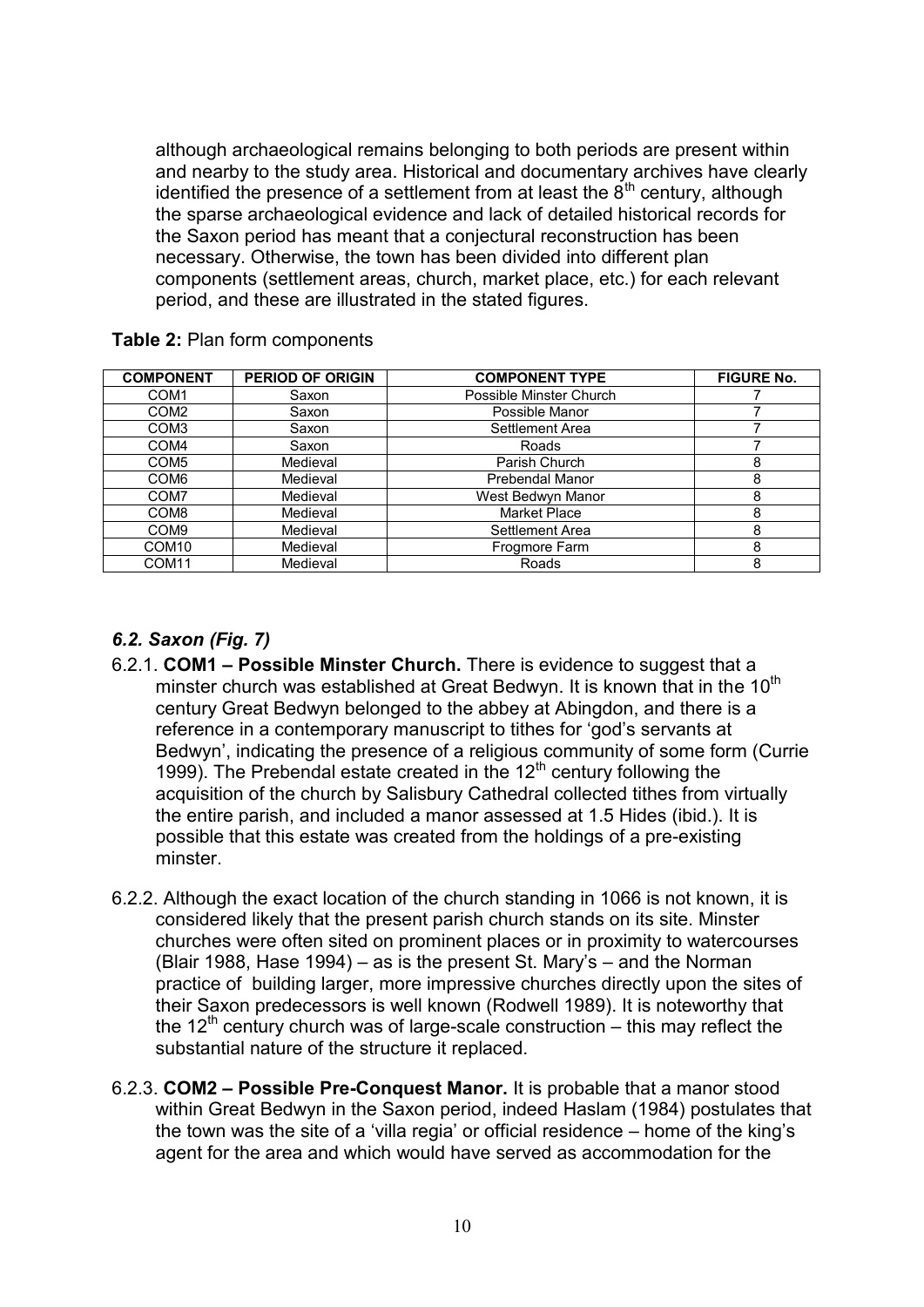royal retinue for the 'farm of one night' (Par. 4.4). Successive researchers (Haslam 1984, Hinton 1990, Reynolds 1999) have pointed out the close physical relationship between church and manor within Saxon Wessex settlements. The Predendal manor house  $-$  of at least 12<sup>th</sup> century date - is known to have stood just to the north-east of the parish church in the Medieval period, and it is possible that this site was the long-established location of an important residence by the time the Prebendal estate was formed.

- 6.2.4. **COM3 – Settlement Area.** Although the extent of the Saxon settlement is unknown, and there is as yet no archaeological evidence for Saxon occupation, a conjectural area of possible settlement can be defined. This possible area is centred upon the ancient NE-SW aligned road through the town (now Farm Lane and Church Street, and no longer a through route (Par. 6.2.5)), and is imagined as extending from the vicinity of the minster church (**COM1**) and possible manor (**COM2**) to the north of the junction with High Street. Within this area, and especially to the south of High Street, appear evenly-spaced plots reminiscent of burgages. Running to the west of Church Street, and parallel with it, is a road called Back Lane which delimits a discreet group of such plots. Given that Great Bedwyn was in apparent decline during the Medieval period (Par.s 4.5, 4.6), and that there is no record for the type of  $12^{th}/13^{th}$  century speculative planned expansion seen in many Wiltshire towns (Wiltshire County Archaeology Service 1999), this raises the intriguing possibility that elements of Saxon planning survive within the modern village. The settlement area to the east of Church Street has been depicted as extending across to the Bedwyn Stream, it being thought reasonable that settlement in this vicinity would have access to fresh water.
- 6.2.5. **COM4 – Roads.** Two roads are depicted in Fig. 7, of which possibly the more significant is the historic NE-SW aligned route along Church Street and Farm Lane, postulated above to be the focus of early settlement. Farm Lane is now a cul-de-sac, but in past centuries extended north-east beyond its current terminus to the Bedwyn Dyke, where it met the road approaching Chisbury Camp hillfort and the road to Hungerford. This may have once been the main road into the settlement, and is shown on the first edition O.S. map as a farm track, although today it is downgraded to a public footpath. The second road runs at right-angles to the NE-SW route, and is the Marlborough road. This road became the main route through the town in the Middle Ages and is the modern High Street.

#### *6.3. Medieval (Fig. 8)*

- 6.3.1. **COM5 – Parish Church.** The architectural development and phasing of St. Mary's Church is well recorded (Par.s 5.4.2 & 5.8.2.1, above; Pevsner 1975). It is likely that the churchyard attained its present form towards the end of the Medieval period.
- 6.3.2. **COM6 – Prebendal Manor.** This component can be demonstrated to exist from at least the  $12^{th}$  century (Par. 5.4.3). It's development can be traced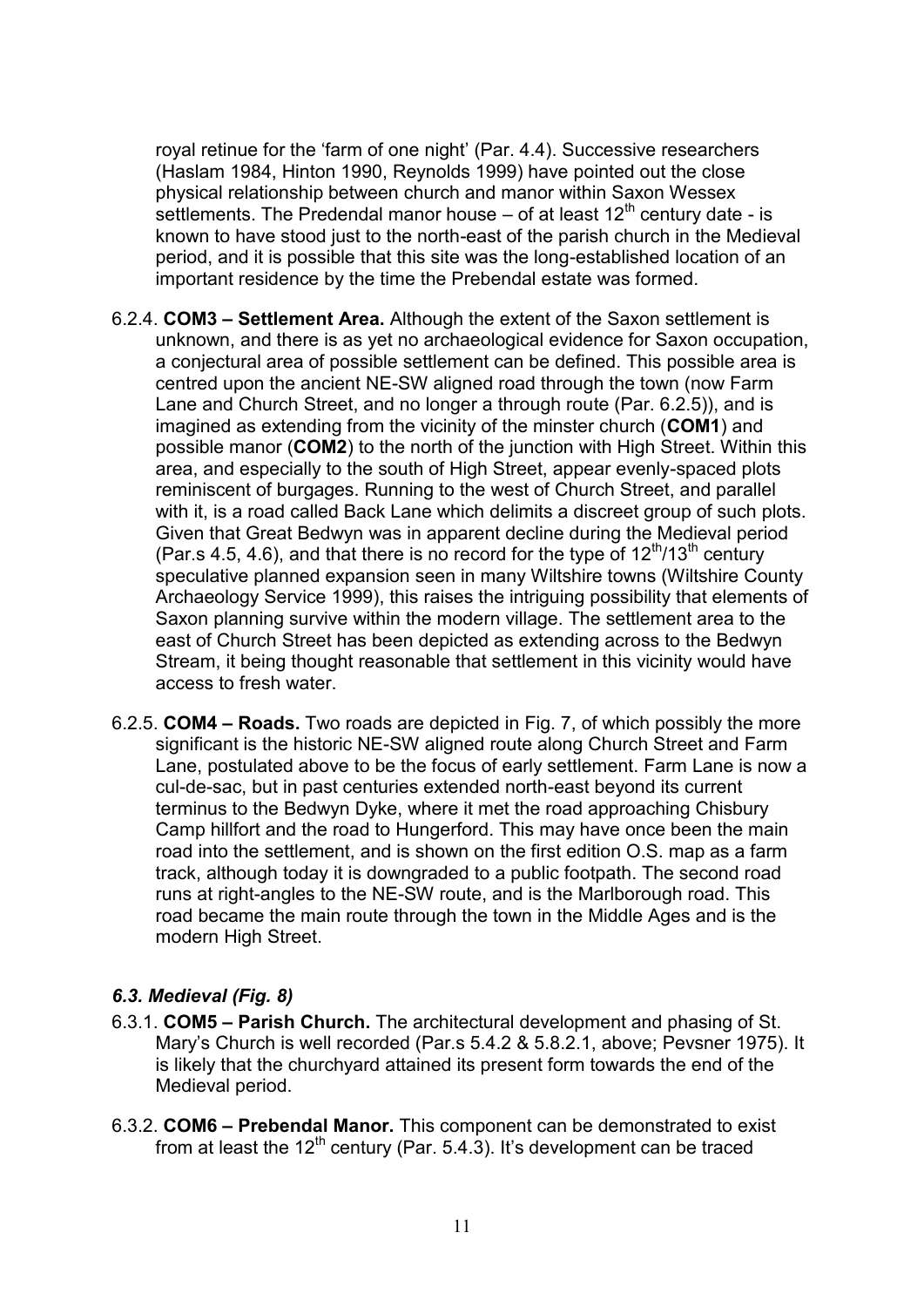through the period and beyond from documentary and historical records, although the extent of the area shown in Fig. 8 is conjectural. The site today is occupied by a variety of 19<sup>th</sup> century and modern farm buildings.

- 6.3.3. **COM7 – West Bedwyn Manor.** This manor, granted away from the crown in 1130, is thought to have occupied a site in Farm Lane (Par. 5.4.3), although the exact nature of the proposed site has yet to be determined. This manor included fields to the north of Farm Lane called 'Spains'. It is possible that creation of this manor and it's farm marked the disuse of Farm Lane as a major route into the settlement and the development of a new northern approach road along Brown's lane. The manor site today is marked by the enigmatic and massive decorative chimney incorporated within a later cottage at No. 12 Farm Lane.
- 6.3.4. **COM8 – Market Place.** It is proposed by this survey that Great Bedwyn's market place in the High Street is a  $12<sup>th</sup>$  or  $13<sup>th</sup>$  century development following the shift of the northern approach road from Farm Lane to Brown's Lane during or shortly after the creation of West Bedwyn manor (**COM7**). The first known market grant dates from the 13<sup>th</sup> century, shambles are mentioned in the 15<sup>th</sup> century, and a market house from the early  $17<sup>th</sup>$  century (par. 5.4.4), although all probably pre-date these surviving references. The present topography of the market place masks its former function, with only a widened pavement/verge and a war memorial in a small 'island' hinting at the former open space. Architecturally, this area is dominated by  $18<sup>th</sup>$  century brick-built houses, many of which were formerly inns and shops, but which are now nearly all private dwellings.
- 6.3.5. **COM9 – Settlement Area.** The area depicted on Fig. 8 includes the area of postulated Saxon settlement plus a new area developed along High Street around the Medieval market place. This appears to be supported by the 1773 Andrews & Dury map. Given the likely slow growth of the town in the Postmedieval period and its poor status by the end of the Medieval era, this map may well represent to a large degree the extent of late Medieval settlement. The 1<sup>st</sup> Edition O.S. map also reflects this situation, and mirrors the 1773 map. The built environment of the settlement area is today overwhelmingly of  $18<sup>th</sup>$ and  $19<sup>th</sup>$  century date. Here, as in the market place, one can see evidence of former shops and inns, although almost all are now private residences.
- 6.3.6. **COM10 – Frogmore Farm.** This farmstead can be traced to 1249, when it is associated in documentary records with one William Frogmore, although nothing is known in detail of the site and the area depicted is conjectural.
- 6.3.7. **COM11 – Roads.** Those shown in Fig. 8 include the two main routes through the town to Marlborough and Hungerford, and minor roads serving the Medieval town, such as (the possibly Saxon) Back Lane, Farm Lane and Frogmore Lane.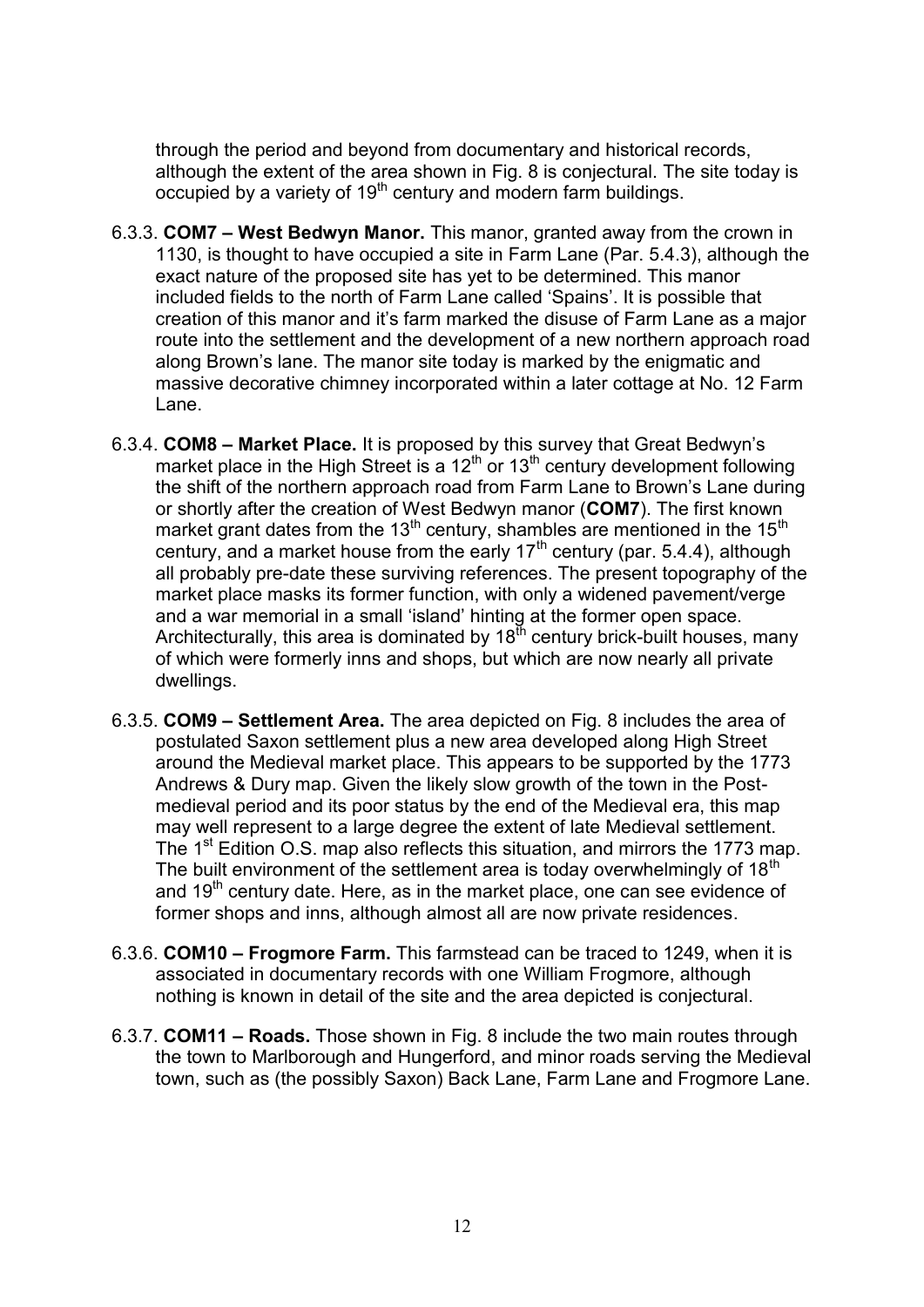## **7. ASSESSMENT**

## *7.1. Summary of Research*

- 7.1.1. There are frequent references to the town in Saxon documents, including the unique manuscript recording some aspects of life in 10<sup>th</sup> century Great Bedwyn (Par. 4.3). These are, however, the only records we have of everyday life in the Saxon town, and as with so many Wiltshire towns, the first reliable account of the settlement is from Domesday. Although certain elements of Norman rule are recorded, such as the establishment of manors, little is known of the late Saxon institutions these replaced, or of the nature of the town itself at this time. The recent Victoria County History survey of the town and parish has been of great use in tracing the development of the settlement through the late Medieval and Post-Medieval periods.
- 7.1.2. There has been negligible archaeological work in Great Bedwyn, with only one summarily-reported excavation known from the fringe of the historic core of the town, although a Bronze Age site has been investigated to the west of the settlement. With so much to learn of the Saxon & Medieval town there is a clear need for archaeological research to begin an exploration of the issues raised in this report.

## *7.2. The Growth of the Town (Fig. 9)*

- 7.2.1. Saxon
- 7.2.1.1. Great Bedwyn emerged as the centre of a large Anglo-Saxon estate in the 8<sup>th</sup> century, although its genesis may lie in the landscape around and beyond the Study Area. Circa 1km to the south of the modern village, beyond the scope of detailed examination in this survey, lies the large villa complex of Castle Copse, where extensive excavations (Hostetter & Howe 1997) have demonstrated continuous occupation from the  $1<sup>st</sup>$  to  $5<sup>th</sup>$  centuries AD. It is believed that the villa acted as the focal point of a large agricultural estate, and it is in this role, although probably not in direct succession, that the settlement is thought to have begun (Eagles 1997) – possibly by the later  $6<sup>th</sup>$ century. Haslam (1976) advances the theory that following the decline of centralised Roman authority, the old Iron Age hillfort of Chisbury (c.2.2km to the north of Great Bedwyn) was reoccupied and effectively became the centre of a new estate based largely upon the bounds of the former Romano-British one. Chisbury is thought to be the stronghold of 'Cissanbyrig', listed in the  $10<sup>th</sup>$ century *Burghal Hideage*, and Haslam suggests that if this were so it would only have been a temporary refuge in times of strife, with ordinary 'civilian' life based within the fertile river valley below the fort.
- 7.2.1.2. It is Haslam's belief that the settlement at Great Bedwyn grew up into a local market centre in the period after the late  $9<sup>th</sup>$  century following the 'official' fortification of Chisbury by King Alfred, the adjacent stronghold providing the security necessary for successful urban or proto-urban living. By the mid 10<sup>th</sup> century Great Bedwyn displayed some of the urban attributes of the period: it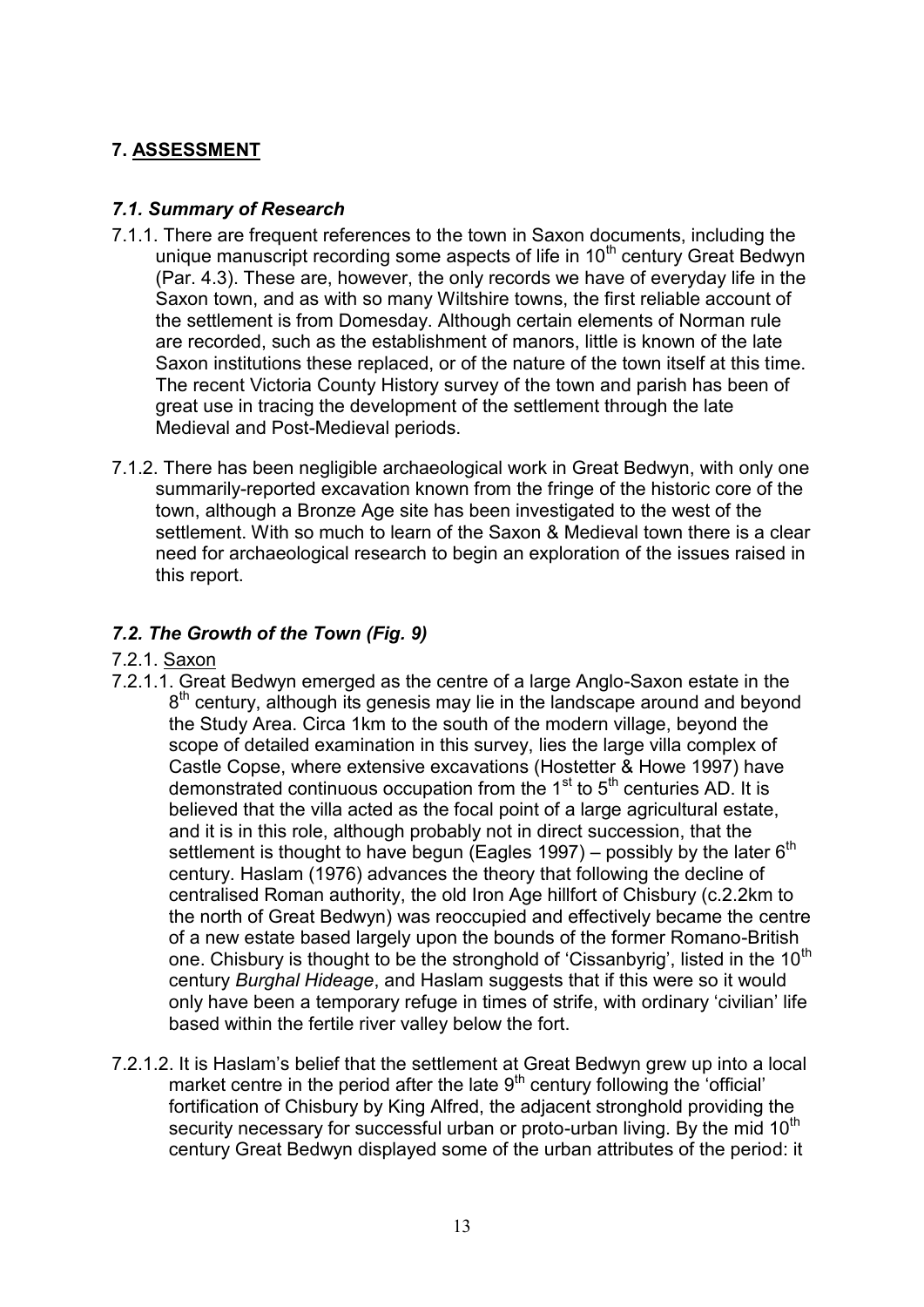had a mint, guild statutes, a religious community or (more likely) a minster church, and may have been the site of a 'villa regia'. The Domesday listing shows the town to have had twenty-five burgesses in 1086, and it is likely that the mid to later  $11<sup>th</sup>$  century was the period of greatest vitality and importance for the town.

#### 7.2.2. Late Medieval

- 7.2.2.1. The 12<sup>th</sup> century saw the construction of a bold new church in the town and the creation of two new manors. However, it is apparent that the town failed to grow significantly in this period, and there is evidence for decline by the later  $14<sup>th</sup>$  century, when it gave the lowest Poll Tax return of any urban fiscal unit in the county (*ibid.*). The root of this stasis and decline may be found in the rising fortunes of the two larger, nearby market centres at Marlborough and Hungerford – both sited on major communication routes and both with evidence of planned expansion from this time. Great Bedwyn, relatively isolated, fell into increasing obscurity. Fig. 9 shows that some minor growth occurred during this time along High Street and in the area of the new West Bedwyn manor, but this is insignificant in comparison to the great expansion many Wiltshire towns experienced through the later Medieval era (Wiltshire County Archaeology Service 1999).
- 7.2.3. Post Medieval & Recent
- 7.2.3.1. The town saw little growth in the Post-medieval period, and only started to creep beyond the area of Saxon and Medieval settlement in the mid to late  $19<sup>th</sup>$  century, possibly stimulated by the canal and later the railway, but even these developments failed to boost the town's fortunes. A number of small housing developments on the periphery of the core settlement can be traced to the  $19<sup>th</sup>$  and early 20<sup>th</sup> centuries, but the historic town is now more accurately described as a village in a quiet backwater location.

## *7.3. The Archaeological Potential*

- 7.3.1. One of the principal aims of this phase of the Extensive Urban Survey is to examine the archaeological potential of the town to assist with the development of a management strategy in the later phase of the project. Whilst all of the core town may be considered important archaeologically, it is necessary to try to highlight those areas of greater interest, either because of the importance of the remains or because better than average preservation is expected there.
- 7.3.2. Very little is known of the development of the Saxon and Medieval town, and therefore any opportunity should be taken to investigate the likely area of occupation during these periods. Of particular interest are the group of possible early burgages surviving between Church Street and Back Lane. Archaeological investigation here, even to the rear of properties, may help to determine a chronology for the urban development of the settlement. Archaeological evaluation of sites on the edge of the postulated Saxon and Medieval settlement areas will assist in a more accurate definition of the boundaries of historic settlement.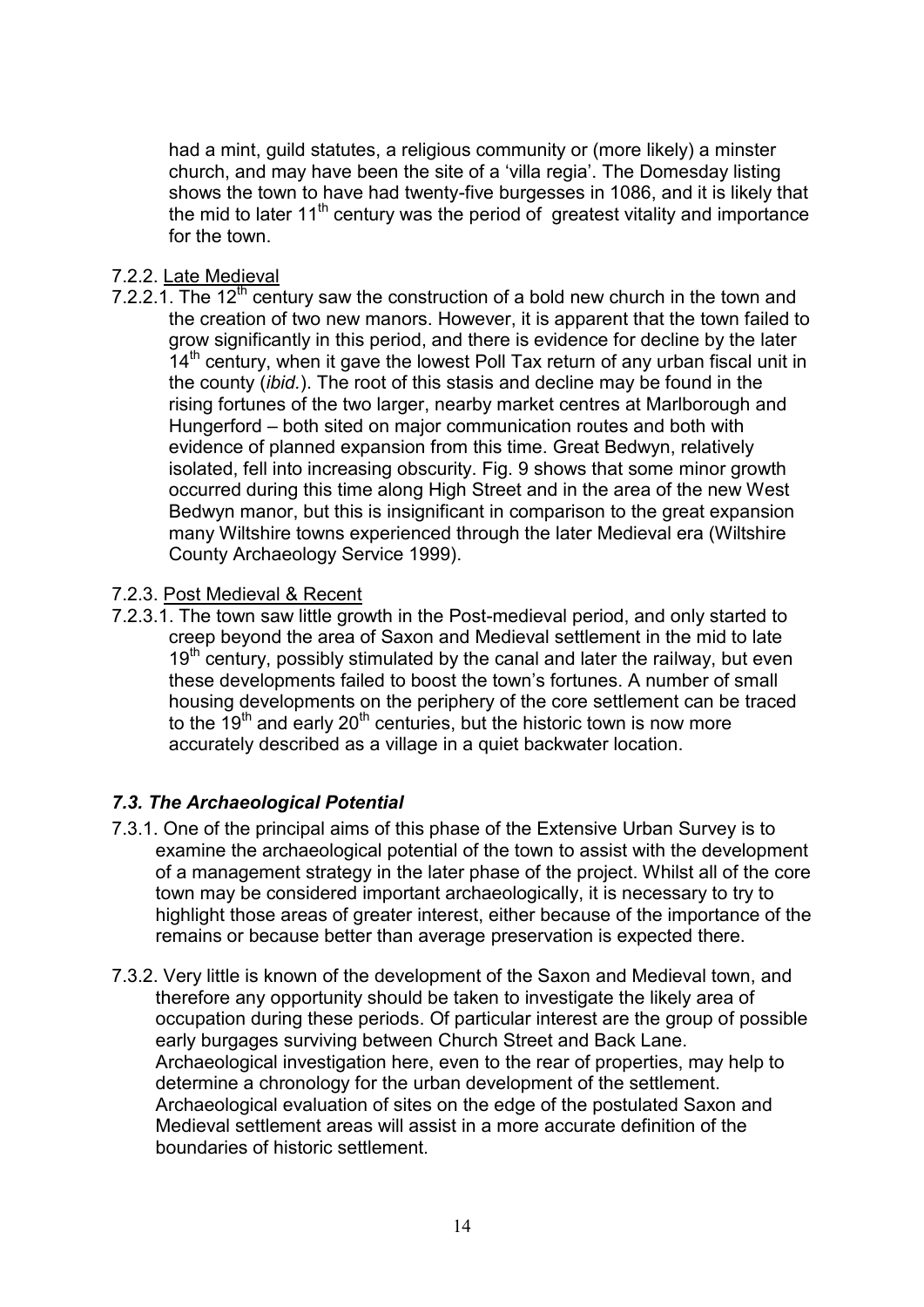- 7.3.3. Archaeological work could be useful in defining the earliest ecclesiastical use of the parish church site, and whether St. Mary's lies on the site of its Saxon predecessor. Although it is recognised that a significant developmentgenerated archaeological project here is unlikely, churches and churchyards are occasionally subject to minor interventions such as underpinning, dampproofing, and the cutting of drainage and service trenches, all of which offer the opportunity for archaeological observation on this site of local importance. The opportunity to observe any excavation within the church itself would be of particular interest, given the common Medieval practice of rebuilding a church directly upon the site of its predecessor (Rodwell 1989).
- 7.3.4. Great Bedwyn's two manors Prebendal and West Bedwyn can be traced to the late  $11<sup>th</sup>$  and early  $12<sup>th</sup>$  centuries, respectively. Archaeological research at these two sites would be useful in determining any possible pre-Conquest occupation. The West Bedwyn manor site in Farm Lane may benefit from geophysical survey, as the present cottage stands within a large garden.
- 7.3.5. Within the historic market place the apparent surviving built heritage is virtually all of  $18<sup>th</sup>$  century date. A programme of buildings survey could identify the presence of earlier structures obscured by later frontages.
- 7.3.6. The north-western corner of the Study Area is traversed by the Bedwyn Dyke, a linear earthwork of uncertain date. Although the well-preserved sections of this feature are protected as a Scheduled Monument, the badly ploughdamaged areas are not, and these may provide an opportunity for archaeological research to explore the date and character of this enigmatic feature.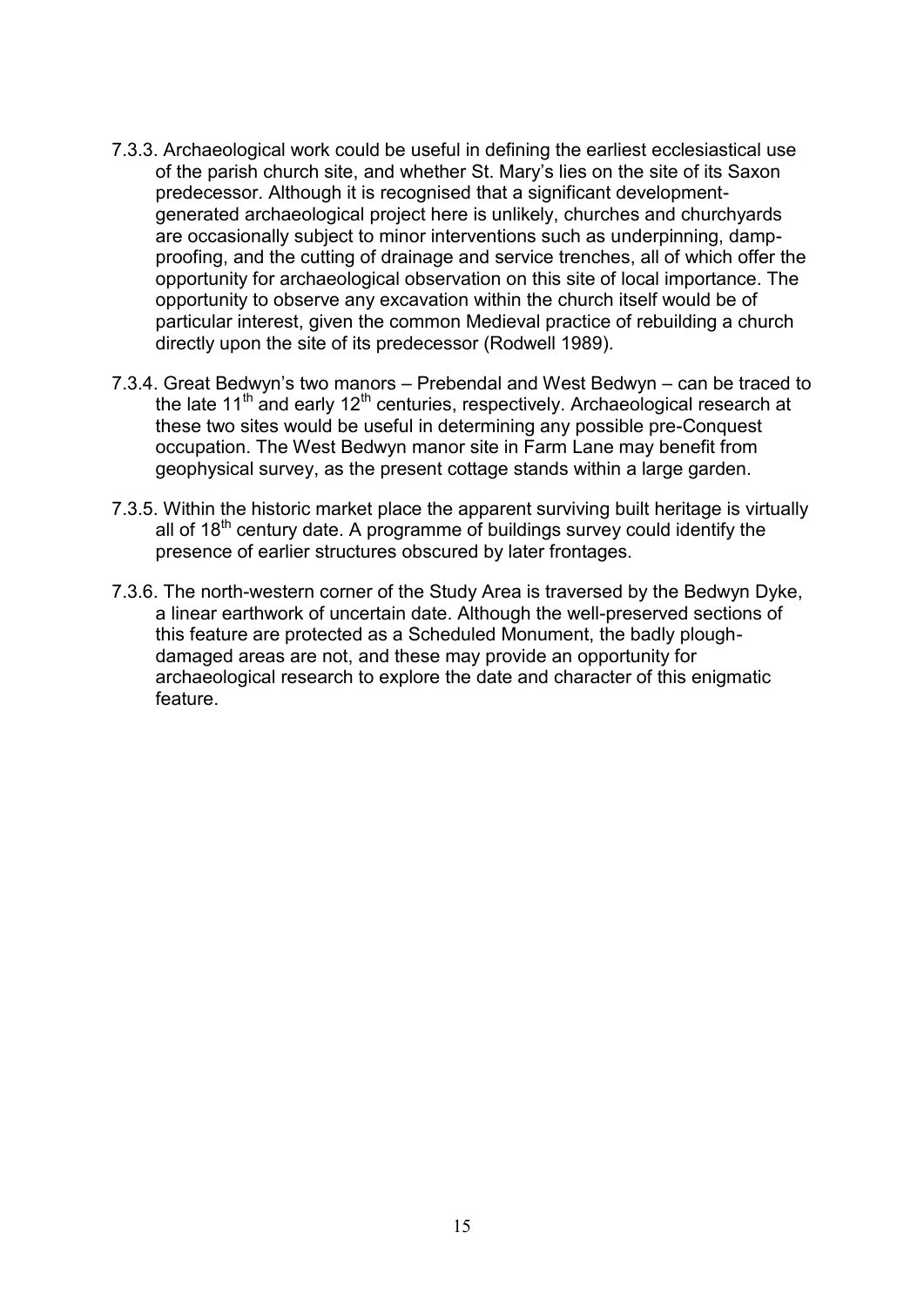#### **8. SOURCES**

BARRON, R. S. 1976. *The geology of Wiltshire: a field guide*. Moonraker Press.

BEDWYN HISTORY SOCIETY 2003. *The Book of the Bedwyns.*

BLAIR, J. 1988. 'Minster churches in the landscape' in HOOKE, D (ed). *Anglo-Saxon settlements.* Basil Blackwell, Oxford.

CHANDLER, J. 1993. *John Leland's Itinerary- travels in Tudor England.* Alan Sutton Ltd.

- CHANDLER, J. (ed.). 1998. *Printed maps of Wiltshire 1787 –1844.* Wiltshire Record Society Vol. 52.
- CURRIE, C.R.J. (ed.) 1999. *The Victoria history of Wiltshire, volume XVI, Kinwardstone Hundred*. Oxford University Press for University of London Institute for Historical Research.
- DEPARTMENT OF THE ENVIRONMENT. 1975. *Archaeological excavations, 1974*. HMSO, London.

DEPARTMENT OF THE ENVIRONMENT. 1986. *List of Buildings of Special Architectural or Historic Interest - District of Kennet (Parishes of Buttermere, Froxfield, Grafton, Great Bedwyn, Ham, Little Bedwyn, Shalbourne and Tidcombe & Fosbury)*. HMSO, London.

- EAGLES, B. 1997. 'The area around Bedwyn in the Anglo-Saxon period' in Hostetter, E & Howe, T.N. (eds.) *The Romano-British villa at Castle Copse, Great Bedwyn.* Indiana University Press.
- GOVER, J.E.B., MAWER, A. & F.M. STENTON. 1939. *The place names of Wiltshire.* The English Place Name Society, Vol. XVI.
- GRINSELL, L. V. 1957. Archaeological Gazetteer. in Pugh, R. & Crittall, E. (eds.) *The Victoria History of Wiltshire* I:21-133. Oxford University Press.
- HASE, P.H. 1994. 'The church in the Wessex heartlands' in ASTON, M. & LEWIS, C. (eds). *The Medieval landscape of Wessex*. Oxbow Monograph No. 46.
- HASLAM, J. 1976. *Wiltshire towns: the archaeological potential.* Wiltshire Archaeological and Natural History Society.
- HASLAM, J. 1984. 'The towns of Wiltshire' in HASLAM, J. (ed.) *Anglo-Saxon towns in southern England.* Phillimore & Co., Chichester.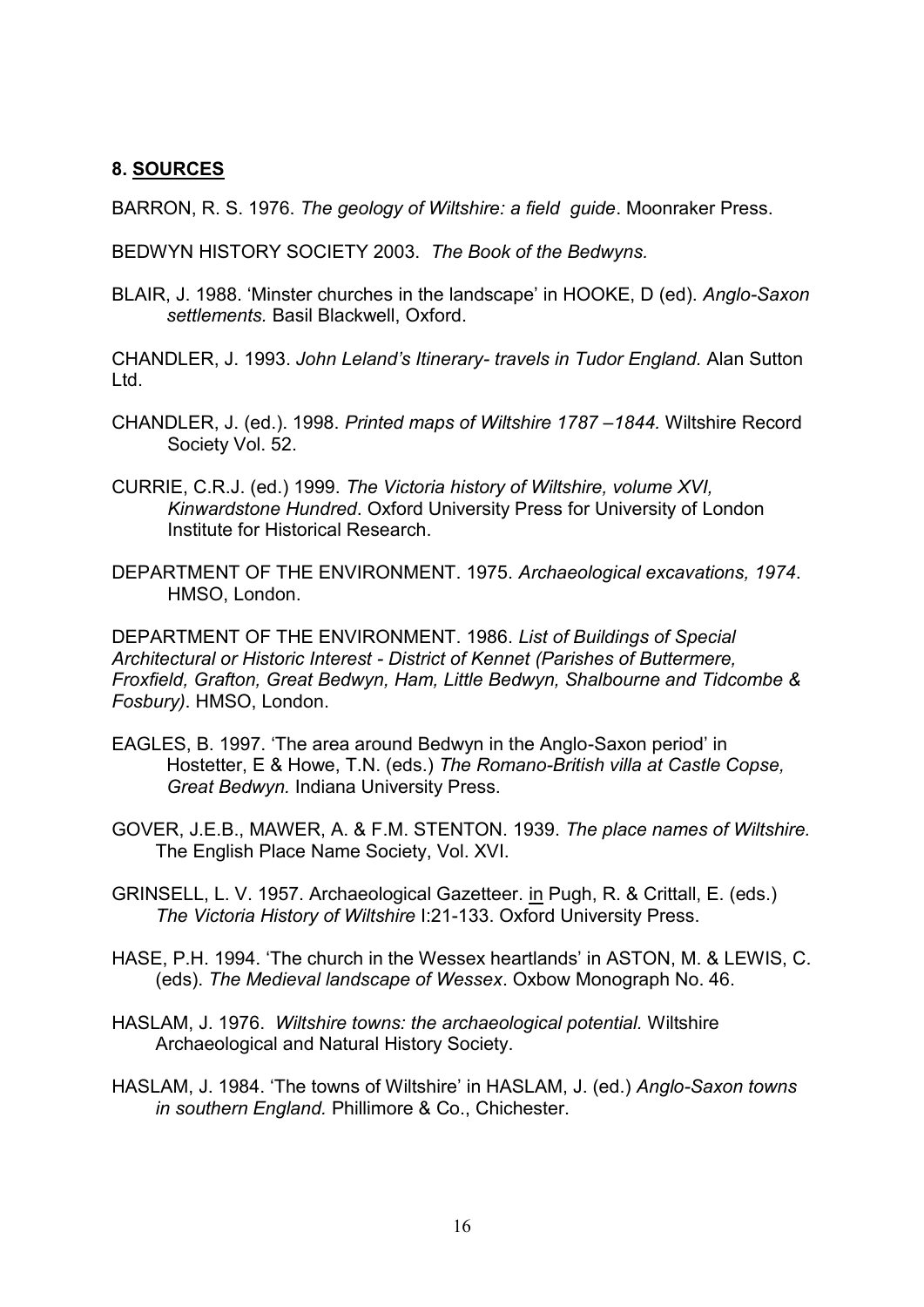- HEIGHWAY, C. M. 1972. *The erosion of history: archaeology and planning in towns.* Council for British Archaeology, Urban Research Committee.
- HINTON, D.A. 1990. *Archaeology, economy and society: England from the fifth to fifteenth centuries.* Seaby Ltd., London.
- HOSTETTER, E & HOWE, T.N. (eds.). 1997. *The Romano-British villa at Castle Copse, Great Bedwyn.* Indiana University Press.
- MEYRICK, O. 1956. 'Archaeological excavations 1948-52: ring ditch at Great Bedwyn' in *Report of the Marlborough College Natural History Society for the years 1947-55.* Marlborough College.
- PEVSNER, N. 1975. *The buildings of England: Wiltshire.* (Revised by B.Cherry). Penguin.
- REYNOLDS, A. 1999. *Later Anglo-Saxon England: life and landscape.* Alan Sutton Ltd., Stroud.
- RODWELL, W. 1989 (Revised Edition). *Church Archaeology.* B.T. Batsford/English Heritage, London.

WILTSHIRE BUILDINGS RECORD, *Archive material.*

WILTSHIRE COUNTY COUNCIL, n.d. *Wiltshire sites and monuments register.*

WILTSHIRE COUNTY ARCHAEOLOGY SERVICE. 1999. *The archaeology of Wiltshire's towns: an extensive urban survey.* Unpublished Project Design, Wiltshire County Council.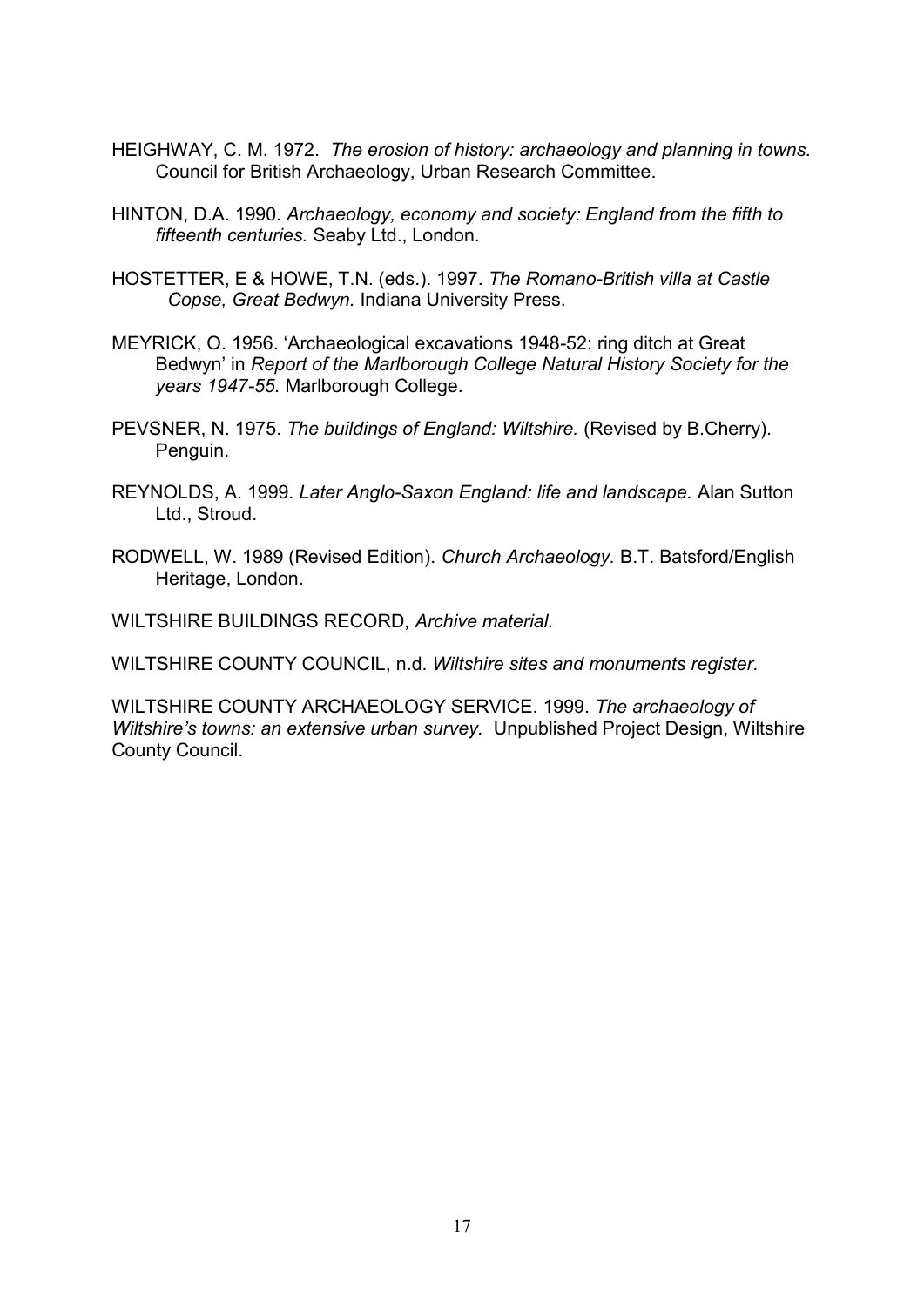## **9. MAPS**

- **1773.** Wiltshire map series, No12: Andrews & Dury.
- **1820.** Map of the county of Wiltshire. Greenwood (Chandler 1998).
- **1839.** Tithe Map
- **1880.** Ordnance Survey, 1<sup>st</sup> Edition, 1:500 series.
- **1900.** Ordnance Survey, 2<sup>nd</sup> Edition, 1:2500 Series.
- **1923.** Ordnance Survey, 3<sup>rd</sup> Edition, 1:2500 Series.
- **1938.** Ordnance Survey, 4<sup>th</sup> Edition (with revisions), 1:2500 Series.
- **1971.** Ordnance Survey, Geological Survey of Great Britain (England & Wales), Sheet 267 -Hungerford, 1" to 1 mile.
- **1984.** Ordnance Survey, Pathfinder Sheet SU26/36, 1:25000 Series.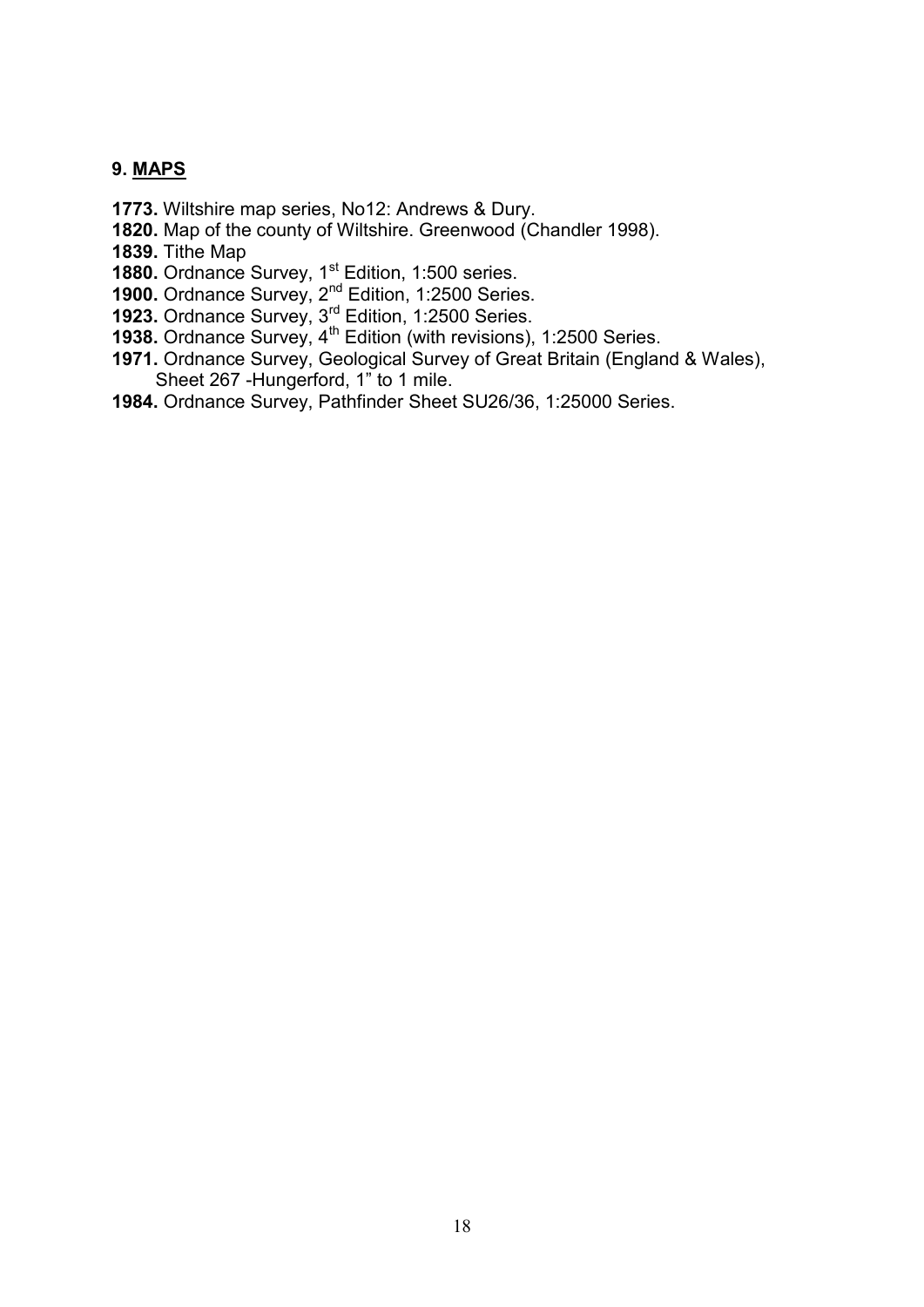## **10. APPENDICES**

**Appendix 1:** Towns included in the Extensive Urban Survey of Wiltshire, with reference to urban criteria defined by Heighway (1972).

|                         | Town                    | <b>Criteria</b>               |
|-------------------------|-------------------------|-------------------------------|
| 1                       | Amesbury                | iii, xi                       |
| $\overline{\mathbf{c}}$ | Bradford-on-Avon        | iii, vi viii, xi              |
| 3                       | Calne                   | ii, iii, ix                   |
| $\overline{4}$          | Chippenham              | i, iii, iv, viii, ix, x, xii  |
|                         |                         | i, ii, v, xii                 |
| 5                       | Cricklade               | i, ii, vi                     |
| 6                       | <b>CUNETIO</b>          | i, ii, iii,. v                |
| $\overline{7}$          | <b>Devizes</b>          | ii, iii, v, ix, xi            |
| 8                       | Downton                 | i., ii vi                     |
| 9                       | <b>DUROCORNOVIUM</b>    | i, vi                         |
| 10                      | <b>EASTON GREY</b>      | iii, iv, v, ix                |
| 11                      | Great Bedwyn            | ii, iii                       |
| 12                      | Heytesbury              | ii, iv                        |
| 13                      | Highworth               | ii, vi, ix                    |
| 14                      | Hindon                  | ii, iii, xi                   |
| 15                      | Lacock                  | V                             |
| 16                      | Ludgershall             | i, iii, iv, xi                |
| 17                      | Malmesbury              | iii, v                        |
| 18                      | <b>Market Lavington</b> | ii, iii, iv, xi               |
| 19                      | Marlborough             | iii, vi                       |
| 20                      | Melksham                | ii, iii, xii                  |
| 21                      | Mere                    | viii, xi                      |
| 22                      | Ramsbury                | i, ii, iii, v, vi, vii, viii, |
| 23                      | Salisbury               | ix, x, xi,                    |
|                         |                         | ii, iii                       |
| 24                      | Sherston                | i, vi                         |
| 25                      | SORVIODUNUM             | iii, viii                     |
| 26                      | Swindon                 | iii, v                        |
| 27                      | <b>Tilshead</b>         | vii, xi                       |
| 28                      | <b>Tisbury</b>          | ii, iii, viii                 |
| 29                      | Trowbridge              | ii, iii, iv, vii              |
| 30                      | Warminster              | iii, viii                     |
| 31                      | Westbury                | i, iv, v, vi, vii,            |
| 32                      | Wilton                  | ii, iii, v, viii              |
| 33                      | <b>Wootton Bassett</b>  | ii, vi                        |
| 34                      | <b>VERLUCIO</b>         |                               |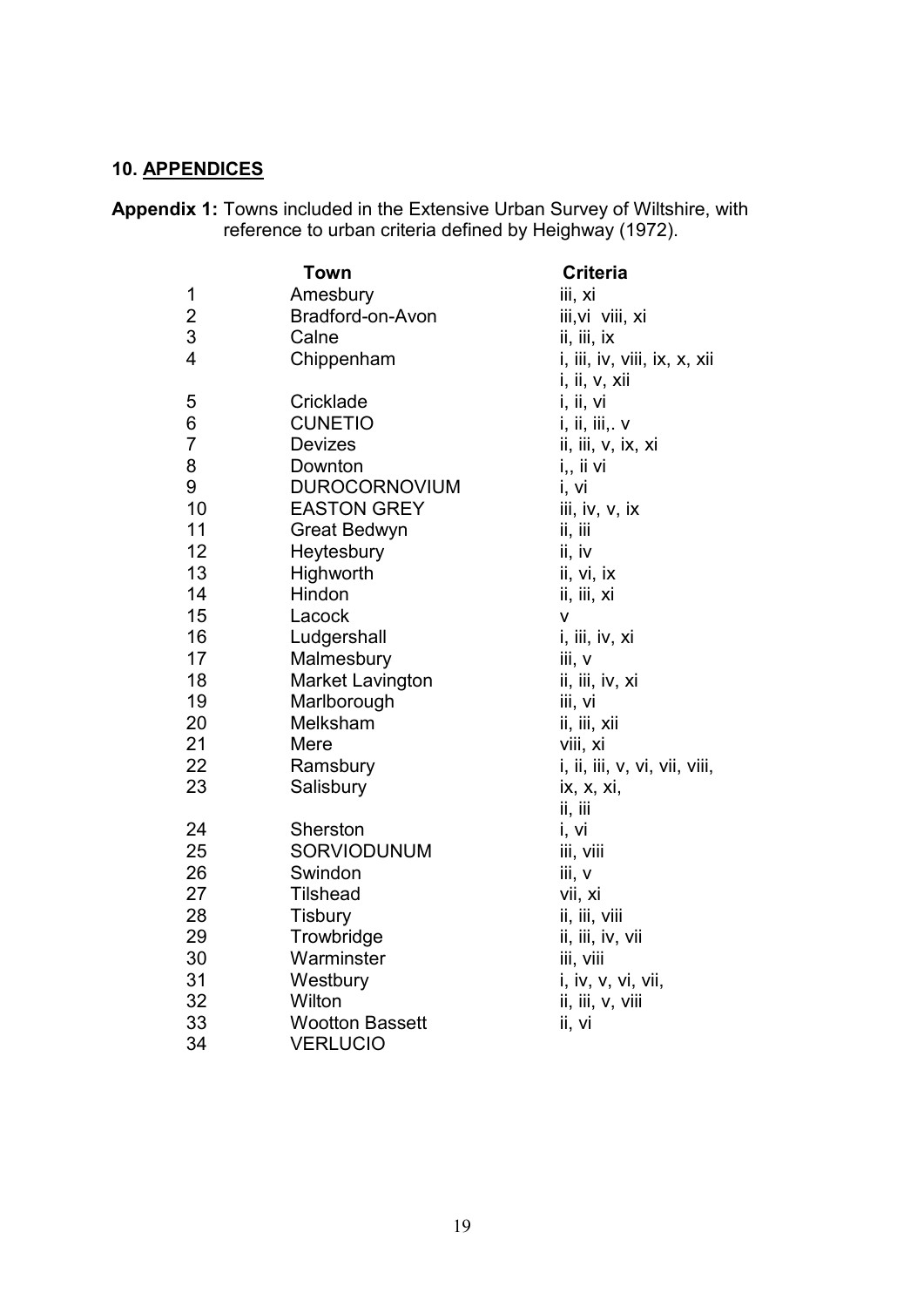## **Appendix 2:** Urban Criteria set out in Heighway (1972)

- i) *Urban Defences*: A town, at some time in its history, might have a wall, or bank and ditch with wooden defences.
- ii) *Internal Street plan*: A town may be planned at any moment in its history; part of its street pattern may display evidence of deliberate planning, such as a grid lay-out. A street plan with provision for a market place will also distinguish a town.
- iii) *Market*: Perhaps the only indispensable criterion, although a market alone does not distinguish a town. The date of a market charter is usually taken in this study as indicating the date by which the place had become a town.
- iv) *Mint*: The existence of a mint often denotes a town.
- v) *Legal existence*: This aspect of the town was one of the first to be studied and formed the basis of most of the early studies of towns. It has long been evident that legal history, once a favoured method of study, does not provide the only clue to urban origins, in which economic causes play an important part. However, the date of a borough charter or the dates of taxation at borough rates or of the town's parliamentary franchise may provide a date from which the place may be called a town.
- vi) *Position*: A town may have a central position in a network of communications and this can be a clue to its importance. This can be a difficult criterion to assess as it involves knowledge of the age of the road system in relation to the town itself, the past navigability of rivers, and other related problems.
- vii) *Population*: A town will often have or have had a high density and size of population compared with surrounding places.
- viii) *Diversified economic base*: Archaeological or documentary evidence might suggest a diversified economic base, particularly a concentration of various crafts in one area, and evidence of long distance trade. For earlier periods, only archaeological evidence can determine this; it is a reflection on the state of urban archaeology that so little is known of this aspect.
- ix) *House plot and house type*: The town-plan may show long, narrow 'burgagetype' plots; surviving houses will be urban rather than rural in form.
- x) *Social differentiation*: A town should contain a wide range of social classes and especially possess a middle class. House types, demonstrated in the earlier periods by archaeology, again form part of the evidence.
- xi) The presence of a *complex religious organisation* may also denote a town; i.e. the possession of more than one parish church or the existence of other institutions, especially monastic.
- xii) *Judicial centre*: A town may be a centre for courts of national or local status.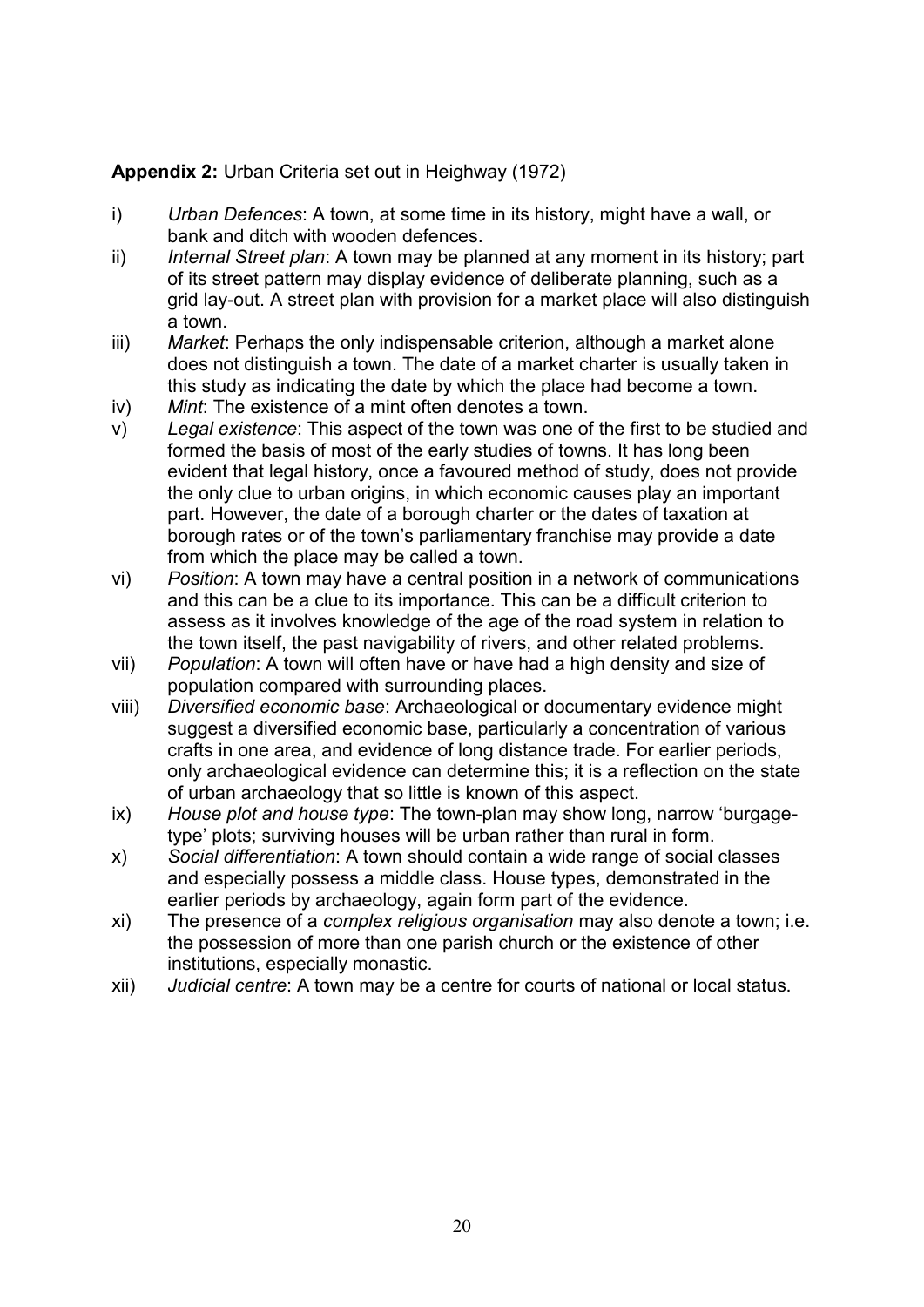## **Appendix 3: Listed Buildings by Schedule Category (Refer to Dept. of National Heritage schedule for Grade II buildings)**

## **Grade I**

Church of St Mary the Virgin, Church Street (late 12C, 13C, 14C & 1530-5)

## **Grade II\***

Churchyard Cross, Church Street (14C)

## **Appendix 4: Buildings Survival by Century**

## **12th Century**

Church of St Mary the Virgin, Church Street (late 12C, 13C, 14C & 153-5)

## **14th Century**

Churchyard Cross, Church Street (14C)

## **16th Century**

Harding Farmhouse (late 16C/early 17C) Castle Cottage, 12 Farm Lane (16C/17C)

## **17th Century**

13 & 14 Brook Street 6 Brook Street (late 17C/early 18C) Moonrakers, 53 Church Street (late 17C/early 18C)

## **18th Century**

Barn at Harding Farm, s.w. of farmhouse 7 & 8 Walnut Cottages, Brook Street The Wharf, Frog Lane (& early 19C) 4 Back Lane (early) Church Lock and accommodation bridge (1799) 15 High Street (late) 3 Back Lane (late 18C/early 19C)

#### **19th Century**

Stable & Cart House to 6 Brook Street (?19C) 72 High Street (?19C) Beech Grove Lock, accommodation bridge, and apron weir, Crofton Lane (c1800) 7 Church Street (early) School, Church Street (1835) 82 Pear Tree House & 83 Church Street (1850-70) 84 & 85, 86 & 87 Church Street (c1870) Glebe House, Church Street (1878-9) 1-3 (cons) Bedwyn Common (1880) Lamp Standard, High Street (1887)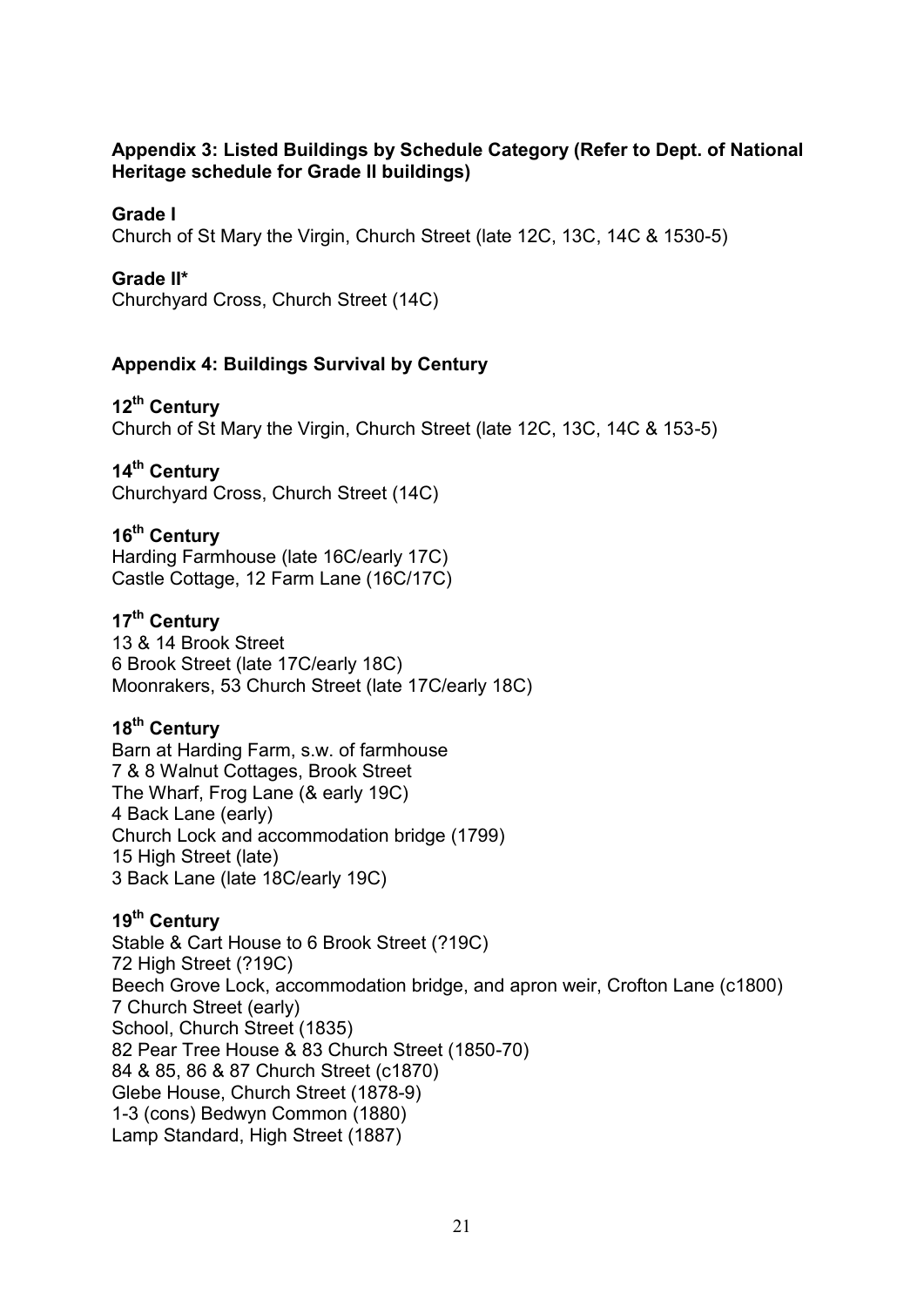**20th Century**

K6 Telephone Kiosk, High Street (after 1935)

## **Appendix 5: Individual Architectural Details**

**15th Century Stone stack with circular flue:** Castle Cottage, 12 Farm Lane (16C/17C)

**16th Century English bond brick:** Harding Farmhouse (late 16C/early 17C) **Timber framing:** Castle Cottage, 12 Farm Lane (16C/17C) **Thatch roof:** Castle Cottage, 12 Farm Lane (16C/17C) **Stone fireplace:** Harding Farmhouse (late 16C/early 17C) **Butt purlin roof:** Harding Farmhouse (late 16C/early 17C) **Clasped purlin roof:** Castle Cottage, 12 Farm Lane (16C/17C)

**17th Century**

**Brick:**

**Diaper:** 6 Brook Street (late 17C/early 18C)

**Brick/flint:** 6 Brook Street (late 17C/early 18C)

**Timber framing:** Moonrakers, 53 Church Street (late 17C/early 18C) **Roof:** 

**Thatch:** 6 Brook Street (late 17C/early 18C)

**Tiled:** Moonrakers, 53 Church Street (late 17C/early 18C)

**Dormers:** Moonrakers, 53 Church Street (late 17C/early 18C)

**Casements:** 

**Leaded:** Moonrakers, 53 Church Street (late 17C/early 18C)

**Beams:**

**Chamfered & stopped:** 6 Brook Street (late 17C/early 18C) **Queen strut roof:** 6 Brook Street (late 17C/early 18C); Moonrakers, 53 Church Street (late 17C/early 18C)

**18th Century**

**Timber framing:** Barn at Harding Farm **Brick:**

**Diapered:** 4 Back Lane (early) **Polychrome:** 15 High Street (late) **Dentilled eaves:** 15 High Street (late)

**Roof:**

**Thatch:** 4 Back Lane (early) **Roman tile:** 15 High Street (late)

**Doorway:**

**Hood on brackets:** 15 High Street (late)

**Door:**

**Panelled:** 15 High Street (late)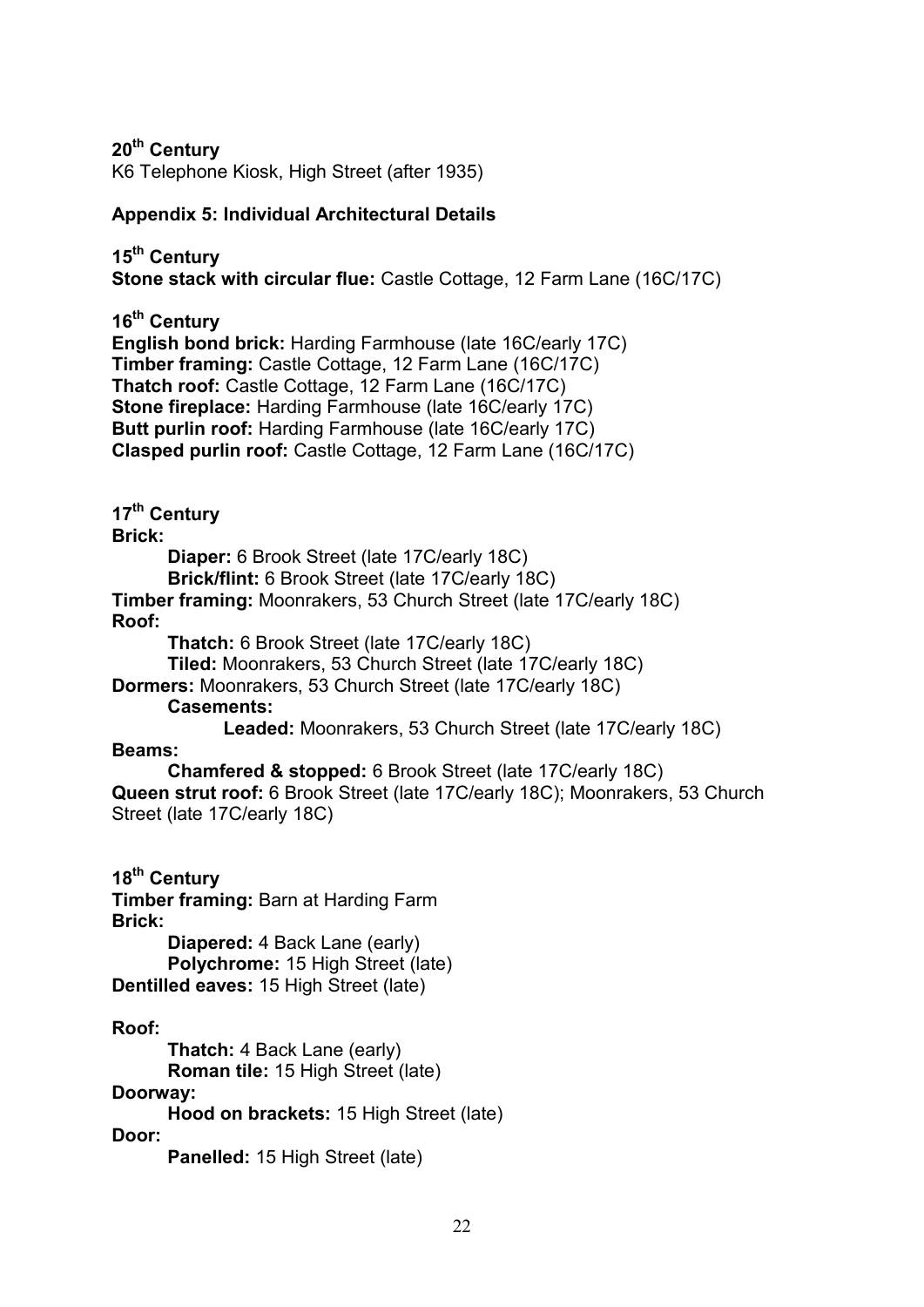**Boarded:** 4 Back Lane (early) **Window: With cambered arch:** 15 High Street (late) **Sash:** 15 High Street (late) **Casement: Leaded:** 4 Back Lane (early) **Queen strut roof:** Barn at Harding Farm **19th Century Ashlar:** School, Church Street (1835) **Brick:** 3 Back Lane (late 18C/early 19C); 1-3 (cons) Bedwyn Common (1880); 7 & 8 Walnut Cottages, Brook Street; **with stone dressings:** Church Lock and accommodation bridge (1799) **Diaper brickwork:** 7 & 8 Walnut Cottages, Brook Street; 7 Church Street (early); 82 Pear Tree House & 83 Church Street (1850-70); 86 & 87 Church Street (c1870) **Polychrome:** Glebe House, Church Street (1878-9) **Cob:** 6 Brook Street (late 17C/early 18C) **Dentilled eaves:** 7 Church Street (early); Glebe House, Church Street (1878-9) **Queen Anne revival style:** Glebe House, Church Street (1878-9) **Roof: Tile:** 1-3 (cons) Bedwyn Common (1880); 7 Church Street (early); Glebe House, Church Street (1878-9) **Thatch:** 3 Back Lane (late 18C/early 19C); 7 & 8 Walnut Cottages, Brook **Street Welsh slate:** 82 Pear Tree House & 83 Church Street (1850-70) **Dormers:** 3 Back Lane (late 18C/early 19C); 7 & 8 Walnut Cottages, Brook Street; Glebe House, Church Street (1878-9) **Brick stacks:** Glebe House, Church Street (1878-9) **Windows: Margin glazed:** 82 Pear Tree House & 83 Church Street (1850-70); 86 & 87 Church Street (c1870) **With cambered heads:** 3 Back Lane (late 18C/early 19C); 7 & 8 Walnut Cottages, Brook Street; Glebe House, Church Street (1878-9); 82 Pear Tree House & 83 Church Street (1850-70) **Canted bay:** Glebe House, Church Street (1878-9) **With pediments:** Glebe House, Church Street (1878-9) **Casement:** 3 Back Lane (late 18C/early 19C); 1-3 (cons) Bedwyn Common (1880); 7 Church Street (early) **Doorway: Hood on brackets:** 3 Back Lane (late 18C/early 19C) **With fan/overlight:** Glebe House, Church Street (1878-9); School, Church Street (1835)